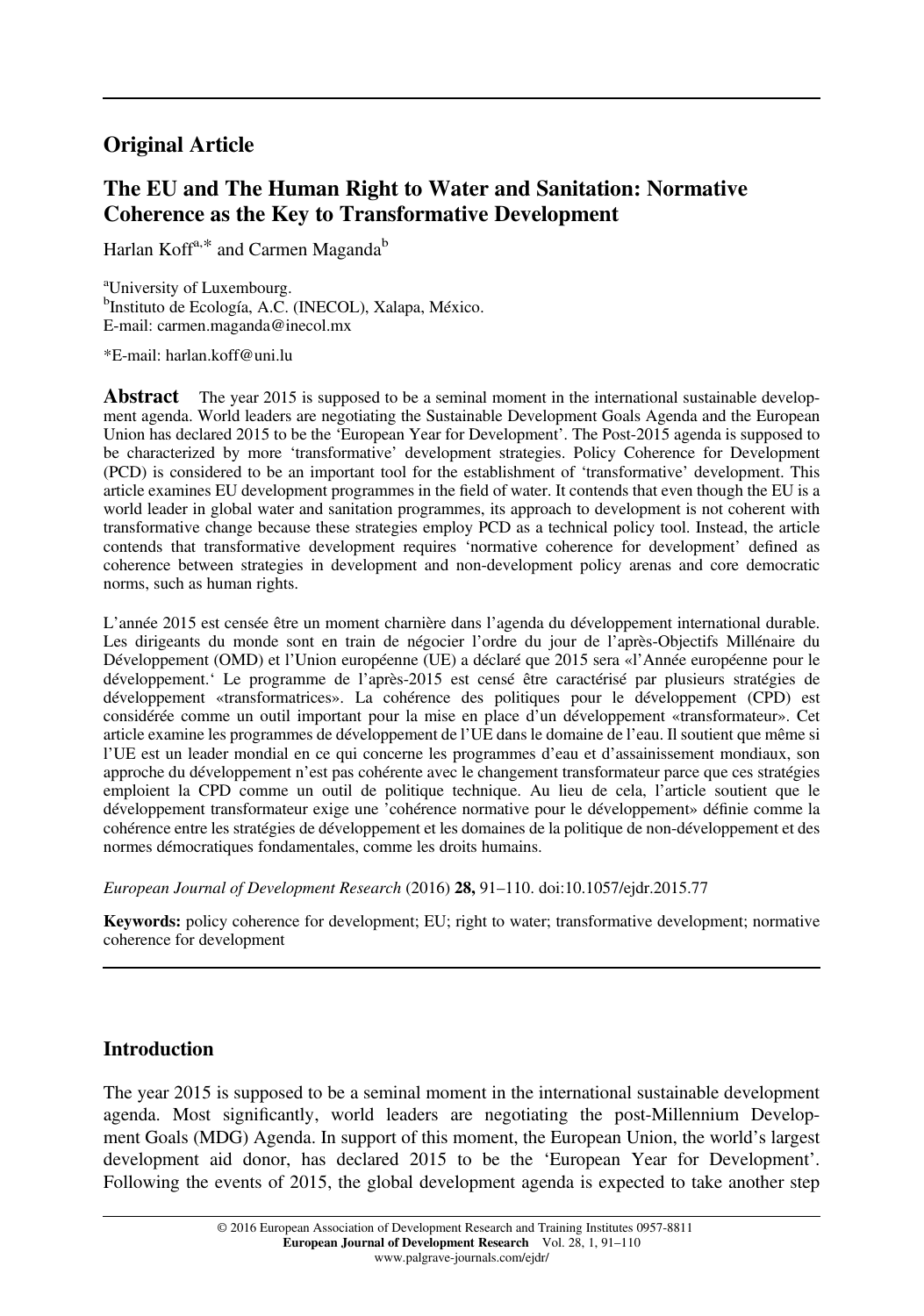forward in the reinforcement of global commitments to promote the so-called Sustainable Development Goals  $(SDGs)$ .<sup>1</sup>

While there are many observers of this process (see [Sachs, 2012;](#page-19-0) [Martens, 2015;](#page-18-0) [Sexsmith and](#page-19-0) [McMichael, 2015\)](#page-19-0) who express hope for constructive negotiations and the establishment of a progressive SDG agenda, pessimists abound. Scholars (such as [Fukuda-Parr, 2010](#page-17-0); [Vandemoortele, 2011](#page-19-0) and so on) have noted that the MDGs did not present scenarios that were realistic, and they promoted neither transformative change nor sustainability. In fact, many political and academic observers have expressed frustration at the lack of normative commitments to sustainable development generated by the international summitry of the 1990s and the 2000s.

This situation has characterized the global governance of water within the context of sustainable development debates. Social movements and institutional initiatives focusing on water and justice have existed since the 1970s. [Langford and Winkler \(2014\)](#page-18-0) showed that quantitative target-setting has a long history in the water and sanitation sector. International efforts on development cooperation were moving from projects related to expansion of access to water supplies in the 1970s and 1980s (basically in Africa, Asia and Latin America), towards the target of universal access, encouraging overly technical solutions in the 1990s (despite the recognition of complexity and unsustainable solutions) and early 2000s with the surge of committed target-setting in the MDGs.

In terms of normative discourse, the evolution of international political commitments on water started with the United Nations Conference on Human Environment held in Stockholm in 1972. It continued through important international environmental instruments that recognized the vulnerability of water and the need to ensure its responsible use. These include the Dublin Statement 1992, the Convention on Biological Diversity 1992, the Fresh Water Treaty 1993 and the San Jose Declaration 1996. This movement coalesced into the official World Water Forums that have taken place every 3 years since 1997 along with their analogous Alternative People's Water Forums. In 2000 the MDGs included recognition of water as a fundamental factor for human development through the declaration of goal 7c, which established guidelines for access to water and sanitation.<sup>2</sup> This political commitment was reinforced by the 2006 United Nations Human Development Report. It is important to note that while all of these documents recognize the importance of water to development and the need for either conservation or access, consensus does not exist on the definition or implications of rights in relation to water (see [Sutherland](#page-19-0) *et al*, 2015).

These international initiatives have been accompanied by regional activities that do focus more specifically on rights. Regional water tribunals, where water injustices have been exposed and resolved, are the most innovative structures that address 'water and justice'. For example, in 1983, an environmental tribunal in Rotterdam, Netherlands analysed environmental damage caused to the Rhine river basin in a public hearing. Similarly, in 1992, severe water contamination cases from Asia, Africa, America and Oceania were considered at an NGO-run water tribunal in Amsterdam. In Latin America, various NGO-run water courts have also emerged. In 1983, Brazil's National Water Tribunal held its first public hearing in Florianopolis to review cases on mining, radioactive and agro-chemical contamination, as well as cases related to large-scale hydroelectric generation projects. The Central American Water Tribunal (CAWT) was created in 1998 with the purpose of contributing to the resolution of conflicts related to water ecosystems in Central America. After 2 years and five public hearings held in different capitals of Central America, which caught the international media's attention, the founders of the CAWT created the Latin American Water Tribunal in 2000 in order to increase the impact of this body throughout Latin America. Its objectives are the same as the CAWT: to contribute to the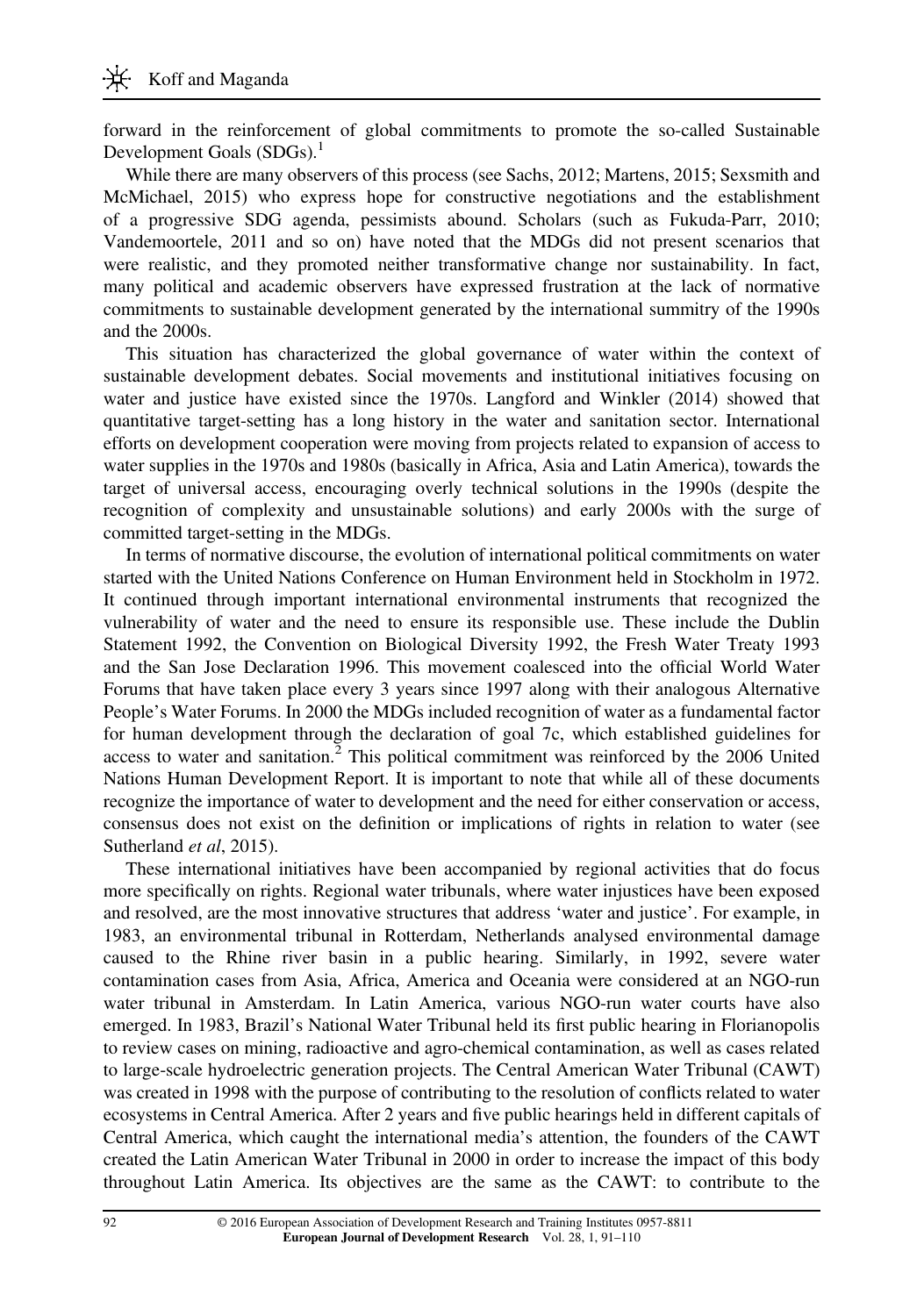resolution of conflicts related to water ecosystems in Latin America by providing an alternative platform for social participation, mediation and environmental justice.

Despite the plethora of initiatives at the global and regional level focusing on the relationship between water and inequality, the impacts of justice-based endeavours on water management in development programmes have been limited. Scholars of water politics, such as Maria Rosa Garcia-Acevedo and Helen Ingram, have illustrated this point with research that has shown that domestic political power is a more significant frame of reference in global water debates than are international norms ([Garcia-Acevedo and Ingram, 2004](#page-17-0)). According to the 2006 Human Development Report, the world is not running out of water but distribution is unequal because of power imbalances. The report states:

… absolute scarcity is the exception, not the rule. Most countries have enough water to meet household, industrial, agricultural and environmental needs. The problem is management" (United Nations Human Development Report, 2006, chapter 4:133). The report continues, "Globally there is more than enough [water] to go round: the problem is that some countries get a lot more than others (ibid., p. 135).

The social impacts of these management issues are tangible. According to the United Nations Development Programme (UNDP) and the WWAP, 748 million people lacked access to an improved drinking water source, about 1.2 billion people still live in areas where water is physically scarce (extreme poverty), 2.5 billion do not have access to basic sanitation and about 2 million deaths occur per year (mostly children) due to water quality-related illnesses, such as diarrhoea and cholera [\(UNICEF, 2012](#page-19-0) and [WWDR, 2015](#page-19-0)). Given these trends, it is important then to ask: Why have justice-based initiatives had such limited impacts even though they reflect core values in democratic polities?

The declaration and implementation of MDG 7c since 2000 has raised considerable debate surrounding this issue. This goal aimed to 'halve, by 2015, the proportion of the population without sustainable access to safe drinking water and basic sanitation'. The United Nations (UN) has declared on its website (<www.un.org/millenniumgoals/environ.shtml>) that it met this target 5 years ahead of schedule. The 2015 MDG global report states that more than 90 per cent of the global population is using an improved drinking water source, compared with around threequarters in 1990. And about 2.6 billion people have gained access to improved drinking water since 1990. Regarding sanitation, the report shows that worldwide 2.1 billion people have gained access to improved sanitation. The proportion of people practising open defecation has fallen almost by half since 1990.

Critics, however, have contested UN estimates in relation to this claim. [Langford and Winkler](#page-18-0) [\(2014\)](#page-18-0) argue that the decade of MDG water target success should engender suspicion as to whether the bar was set too low (in terms of the benchmark to be achieved and the indicators selected). These authors analysed the so-called 'reductionist philosophy' of the water MDG as inappropriate in a context when the international community has recognized, since the 1990s, the complexity of water and sanitation and the importance of tackling the interrelated issues of quality, affordability, equality and sustainability.

Moreover, many official reports (see UNICEF) have noted that global UN statistics have masked significant variations as progress has been limited to specific world regions (notably Asia because of significant advances achieved in China) while other world regions (especially Africa) are lagging behind. These differences may be related to a confusion between the account of universality and what individual states were expected to do. According to [Long \(2015\)](#page-18-0), the MDGs were proclaimed 'global in nature' but they were not universally applicable to all countries. Kumi *et al*  $(2014)$  add to this commentary the discussion of equity issues not fully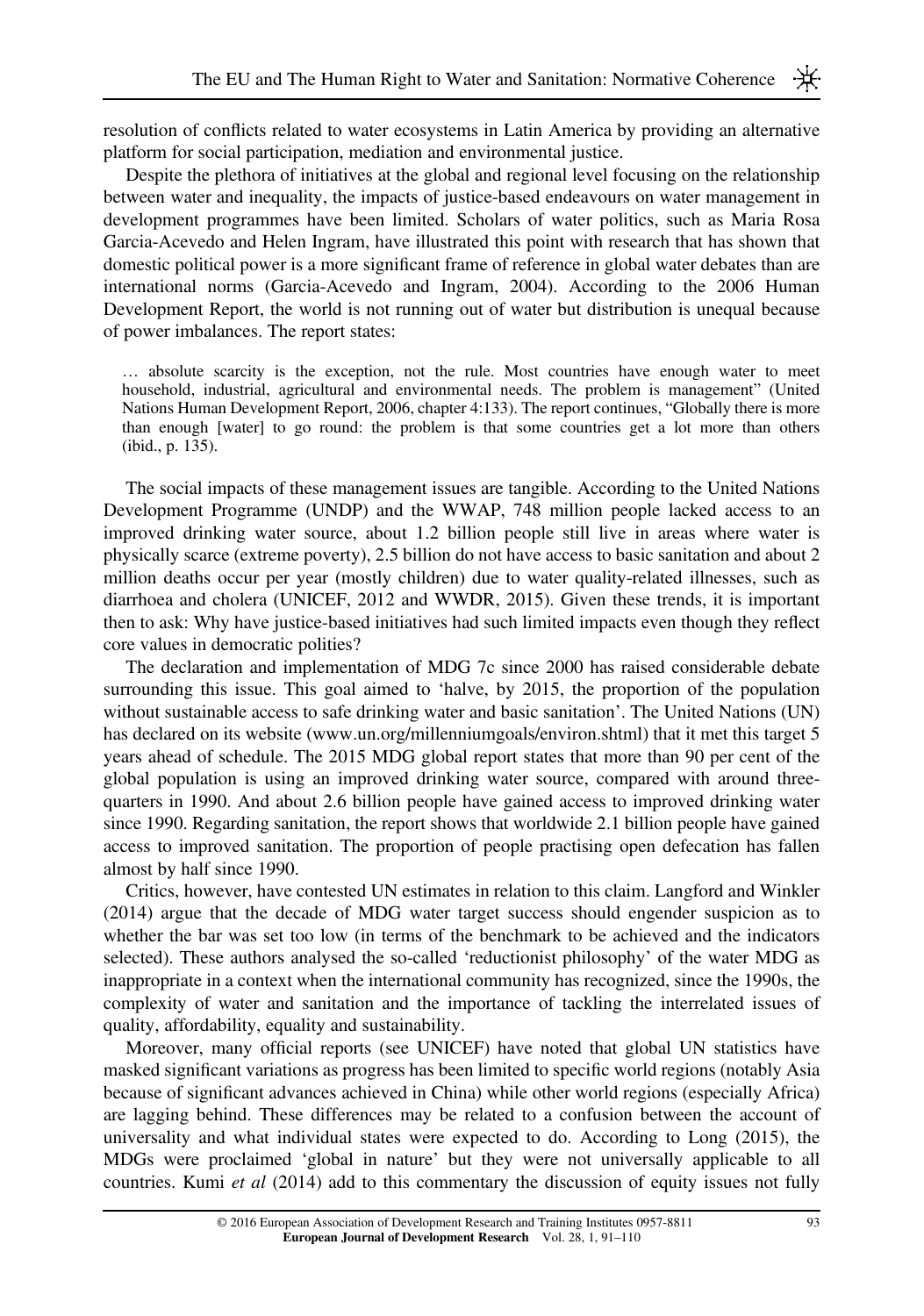considered in the MDGs recognizing that power and political matters should be more seriously addressed in the SDG agenda. Other observers, such as Onda *et al* [\(2012\),](#page-19-0) have questioned the quality of the drinking water to which the world's poor have gained access, contending that many people categorized in the UN's statistics as 'having gained access' actually utilize contaminated drinking water. Finally, scholars such as [Fukuda-Parr \(2010\)](#page-17-0) have contended that Poverty Reduction Strategy Papers and donor policy statements are selective, consistently emphasizing income poverty and social investments for education, health and water, but not other targets concerned with empowerment and inclusion of the most vulnerable.

This article builds on this important reflection. Observers of Policy Coherence for Development (PCD) (see [Carbone, 2008;](#page-16-0) [Cercle de Cooperation, 2014](#page-17-0)) have noted that PCD is not only a policy tool, but a normative statement, because it adds value to development cooperation by prioritizing it. Nonetheless, this article contends that discussions related to development cooperation and water (and sustainable development in general) have focused squarely on technical aspects of service delivery to the detriment of normative positions. Without normative bases for development cooperation, development strategies may provide material benefits, but do they really address the inequitable distribution of water in the world? For this reason, this article contends that PCD discussions should focus on normative coherence for development defined as coherence between policymaking in development and non-development policy arenas and core democratic norms, such as human rights. In order to highlight this approach, the article examines water programmes in European Union development cooperation, and asks the following research question: How well do EU water development strategies reflect the core norms expressed in the Union's defining treaties?

The article is divided into four parts. Following this introduction, part two critically examines the literature on PCD and Sustainable Development and it discusses the need to highlight the normative significance of PCD. Part three then presents an examination of European Union development policies in the field of water politics through the lens of PCD. It contends that the EU has established policies that are congruent with the MDGs, but because they lack normative coherence with the Union's core values, they promote indicator-based development strategies and the privatization of water, rather than transformative development cooperation. Finally, part four presents the article's conclusions on normative coherence for development.

## Research Design and Methods

This article focuses on the European Union because it represents a critical case in the study of PCD and water. First, the EU is one of the most important donors active in international development. It collectively contributes  $\epsilon$ 54 billion for development aid programmes, which represents 56 per cent of the world's development aid (the EU direct contribution – excluding those made by member states – is 12 per cent of the world's total development aid) (see [ec.europa.eu/europeaid/what/environment/water-energy/index\\_en.htm](ec.europa.eu/europeaid/what/environment/water-energy/index_en.htm)). Second, the European Union positions itself in global affairs as a normative power, contending that it promotes democratic norms such as human rights, gender equality and democratic participation, more so than other international donors, such as the United States, Japan or China (see [Börzel and Risse,](#page-16-0) [2004](#page-16-0); [Lightfoot and Burchell, 2004, 2005\)](#page-18-0). Third, the EU has made a normative commitment to PCD through different policy instruments and treaties (see below). For these reasons, the EU should be expected to support normative positions related to PCD, water and development cooperation. In order to operationalize this concept, the article critically analyzes European development programmes in relation to the Human Right to Water and Sanitation.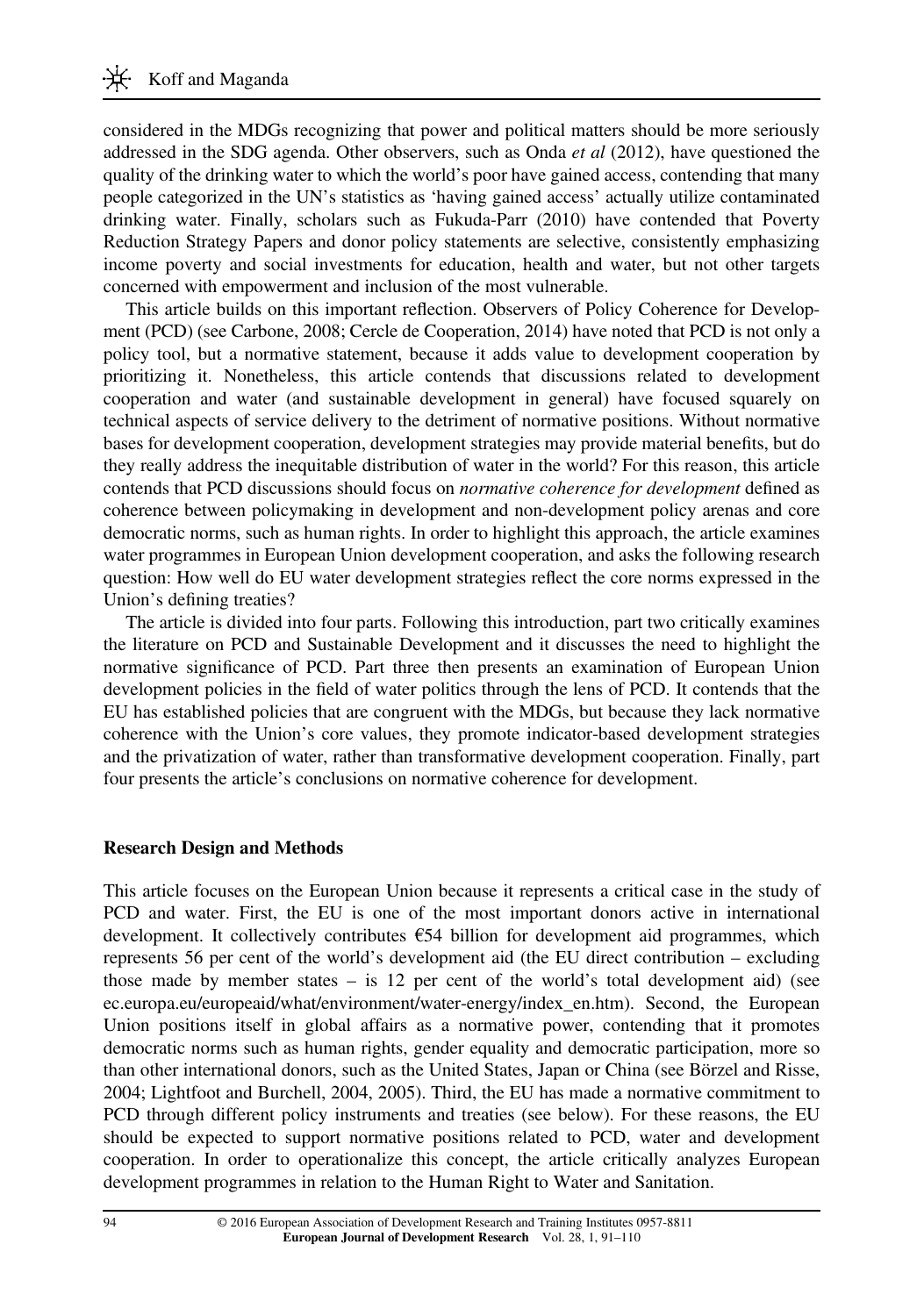In terms of methods, the article is based on a review of secondary literature, EU, OECD and UN policy documents, reports from non-governmental organizations and United Nations databases. This article is part of a larger project funded by a faculty research grant from the University of Luxembourg that examines the potential for regional organizations to promote equitable development. It also benefited from support from the Consortium for Comparative Research on Regional Integration and Social Cohesion (RISC).

# Part II: Literature Review: PCD and Water Within the Framework of Sustainable Development

The literature on sustainable development as both a concept and a policy objective highlights the dual nature of this paradigm. As stated above, it is popular because it can be adopted by different political groups with diverse agendas and sets of objectives. However, scholars have clearly noted the concept's limits because of its lack of clarity. In his 2008 review article in *Environment* and Planning C (Government and Policy), [Jordan \(2008\)](#page-18-0) illustrated – through a comprehensive review of the literature on sustainable development and governance – how these two concepts provide a weak foundation for scholarship on development because they are muddled and contested terms. Other scholars, such as [Lélé \(1991\),](#page-18-0) have noted that sustainable development can be popular with economists because it literally examines 'development that can be sustained', but also with ecologists (because of its focus on conservation), defenders of human rights (especially in regard to its inclusion of indigenous groups) and political scientists (because of its heavy focus on governance), among others. [Hajer \(1995\)](#page-17-0) takes this argument one step further by contending that the global coalition in support of sustainability in international debates would absolutely break down should the term be defined with more precision, given the inclusion of both radicals and conservatives in this movement. [Redclift \(2006\)](#page-19-0) more forcefully discusses sustainable development as an oxymoron 'coming of age.' He contends that this concept has emerged as a product of competing discourses that hold different meanings depending on whether we prioritize 'sustainable' or 'development'.

More importantly, Redclift also correctly indicates that while much of the literature addresses how to achieve sustainability, there are few works that ask: 'What should we sustain'? This question is fundamental to our understanding of 'why' we should practice sustainable development. This interesting article reminds us that 'sustainability' is only valuable when consensus exists surrounding values and norms to be sustained.

This approach is vital to the post-2015 SDG agenda. Building on criticisms of the MDGs' focus on indicators, 'transformation' has become a central theme in SDG discussions. Many observations on the need for 'transformative development' have focused on local empowerment in relation to making the SDGs more inclusive and participative than the MDGs were (see [Rivera,](#page-19-0) [2013](#page-19-0); [Sexsmith and McMichael, 2015\)](#page-19-0). Nonetheless, this empowerment must take place in a context in which the very nature of 'sustainability' agendas contributes to discussions on equity, security justice and rights (see [Allouche, 2015](#page-16-0)) that characterize 'transformation'. [Sachs \(2012\)](#page-19-0), Special UN Advisor on the MDGs, has identified the need to move beyond poverty-reduction to a 'triple bottom line' approach that includes economic development, environmental sustainability and social inclusion. This approach has been echoed by other observers, such as [Battacharya](#page-16-0) et al (2014), who (in their comment on the report of the UN Open Working Group on SDGs) included their opinion that the document has not significantly addressed 'a consensus on transformative development' that identifies which aspects of the SDGs are 'universal' and which ones are 'national'. [Martens \(2015\)](#page-18-0) has also indicated that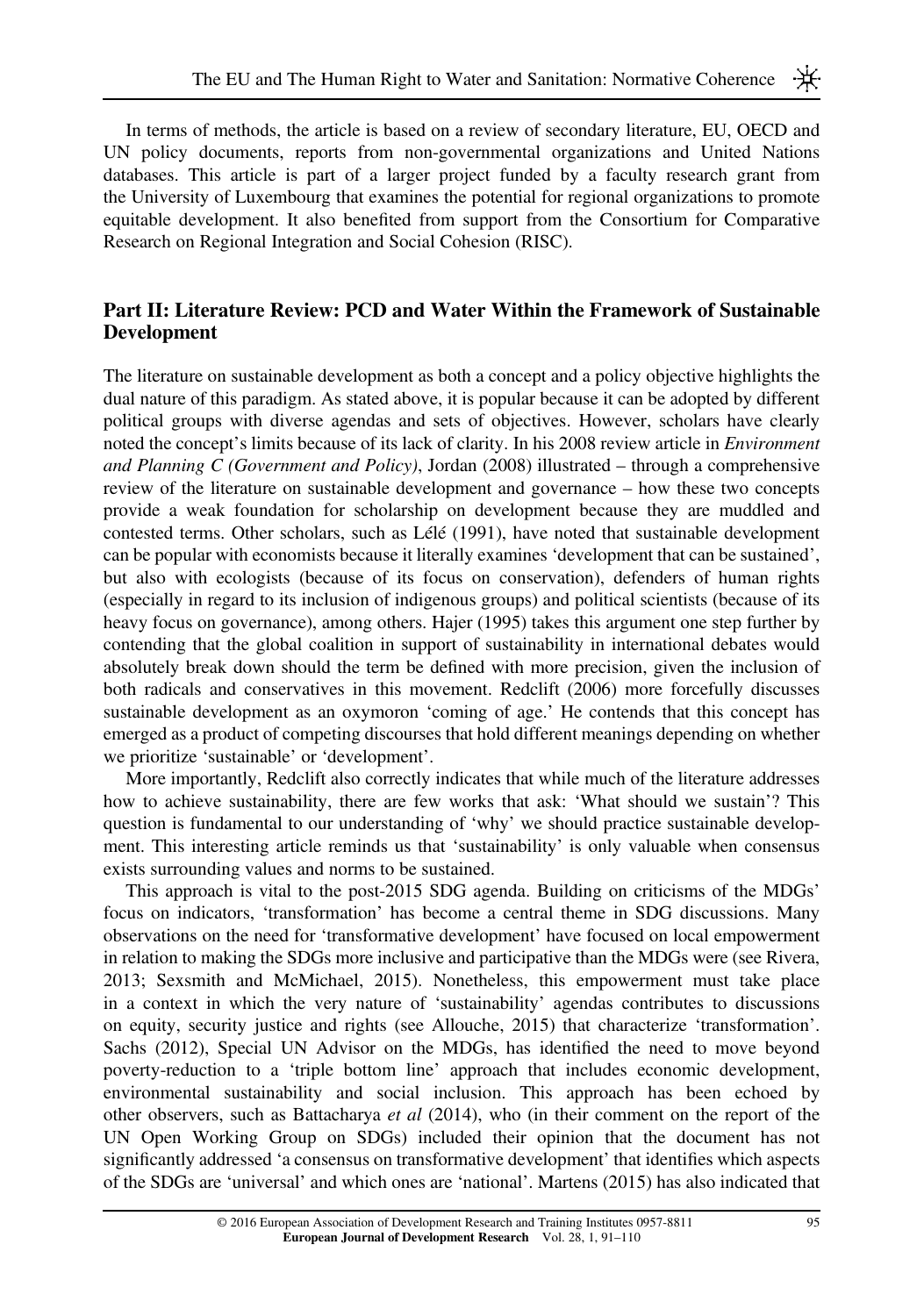the SDGs must embrace a 'universal' approach to development in order to promote real change in development cooperation relationships that address power imbalances in international economic and financial systems. On the basis of these debates, this article defines 'transformative development' as universal development strategies that promote human rights and social justice at the local level, and address power imbalances in the global political arena.

The present article applies this logic to PCD. While it is a useful policy tool for the improvement of the efficiency and effectiveness of development programmes (the 'how' mentioned above), PCD's greatest significance is its normative value, which highlights the importance of idea-based commitments for transformative development (the 'what' and 'why'). The proposed SDGs have included norm-based goals such as SDG 10 (Reduce inequality within and among countries) and SDG 16 (Promote peaceful and inclusive societies for sustainable development, provide access to justice for all and build effective, accountable and inclusive institutions at all levels), in addition to sector-specific objectives such as SDG 6 (Ensure availability and sustainable management of water and sanitation for all). In order to ensure transformative development as defined above, the establishment of coherence between the SDGs, linking normative and practicable objectives, is a priority.

#### PCD, Sustainability and Water

Fifty years after the UN proclamation of the first development decade, it is largely understood that development aid cannot alone solve global development problems. Policies that go 'beyond aid' may have a profound impact on the prospects of developing countries – in areas such as agriculture, environment, energy, finance, health, migration and security. It is widely recognized that attaining the MDG requires mutually supportive policies, or PCD. Policy coherence is defined as 'working to ensure that the objectives and results of a government's (or institution's) development policy are not undermined by other policies of that same government (or institution), which impact on developing countries, and that these other policies support development objectives where feasible' ([OECD, 2005](#page-19-0), p. 28). As a minimum, coherence means 'doing no harm'. More ambitiously, it calls for 'the systematic promotion of mutually supportive policies … to help achieve mutually agreed international goals' (ibid., p. 23).

The literature on PCD has evolved significantly and it is characterized by a rich scholarship. As the concept emerged in policy documents issued by the OECD and the European Union (see below), academics began to take note of the importance of this policy tool. The first academic studies by scholars such as [Forster and Stokke \(1999\)](#page-17-0) and [Hoebink \(1999\)](#page-17-0) examined the state of PCD in different polities (the EU, European states, the United States and Japan). As the literature began to develop, scholars began to address specific issue arenas. Studies have been conducted on PCD and security [\(Picciotto, 2004\)](#page-19-0), trade ([Stocchetti, 2013](#page-19-0)), migration ([Nyberg-Sorensen](#page-19-0) et al[, 2002\)](#page-19-0), foreign direct investment ([Mayer, 2006\)](#page-18-0) and so on. More recent studies have examined institutional complexities related to PCD (for example, [Carbone, 2009](#page-16-0)). Conceptually, great strides have been made in making definitions of PCD more precise and identifying typologies. A certain degree of policy incoherence is inevitable in a pluralist society represented by legitimate conflicting interests ([Hoebink, 2004;](#page-17-0) [Carbone, 2008](#page-16-0)). This is the classical case of horizontal incoherence, such as that between aid and non-aid policies. But incoherence can also be caused by different policies between the member states and the EU [\(Carbone, 2009](#page-16-0)). This is the case of vertical incoherence. Third, incoherence may come as a result of different policies across the member states of the EU (or at the inter-donor level, meaning inconsistency between aid and non-aid policies across OECD countries). Fourth, internal coherence refers to the consistency between the objectives and means of a given policy [\(Carbone, 2008,](#page-16-0) p. 326; [OECD,](#page-19-0)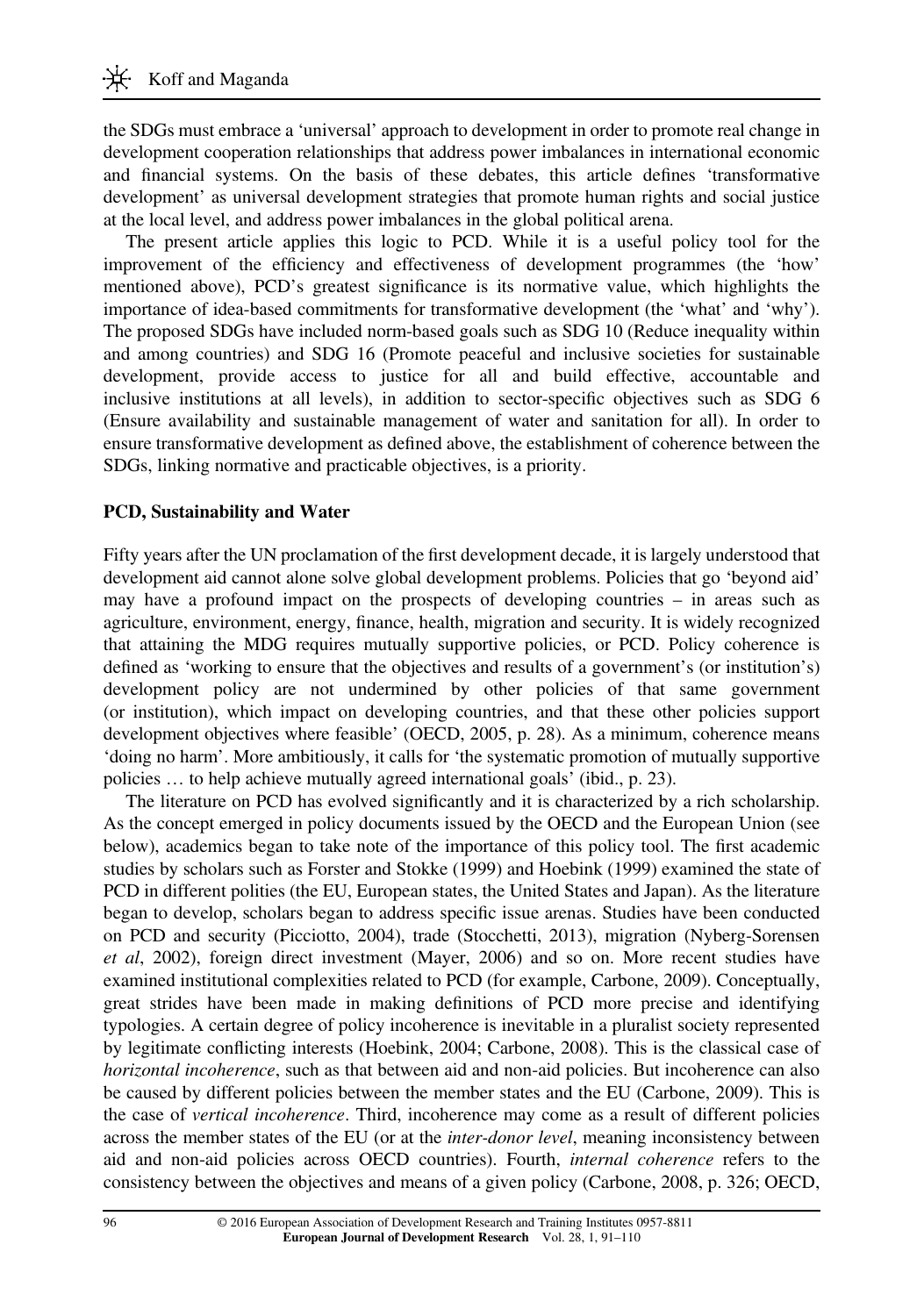[2009](#page-19-0), p. 24). Fifth, inter-organizational incoherence may result from different policies of government and civil society organizations. The sixth variation is multilateral incoherence, which refers to incompatible goals and procedural norms of international organizations (and the whole 'aid architecture'), such as the EU, OECD, the UN and the international financial institutions. Finally, *donor-recipient incoherence* may result from policy differences between the industrialized countries and developing countries, or from heterogeneity between and within developing countries (that is when similar policies are run in very different kinds of developing countries or in different parts of the same countries).

PCD has also come to represent a political statement in global affairs. No longer simply a technical tool, PCD holds a normative value because it prioritizes human development over competing policy arenas (see [Carbone, 2008\)](#page-16-0). In principle, it can be justified with several arguments. First, PCD aims to ensure that developing countries' current or future prospects are not hurt by industrialized countries' policies (the so-called 'kicking away the ladder' [\(Chang,](#page-17-0) [2003](#page-17-0))). Second, it is not reasonable to give with one hand and take away with the other ([Cercle de](#page-17-0) [Cooperation, 2014](#page-17-0)).

In the field of sustainable development, PCD has received prominent attention recently. Numerous scholars (see [Matthews, 2008](#page-18-0); [Carbone, 2009](#page-16-0)) have examined PCD and agricultural policy. Other policy arenas related to sustainable development that have been analysed in the literature are fisheries [\(Kazcynski and Fluharty, 2002\)](#page-18-0), biodiversity ([Nilsson, 2012\)](#page-18-0), energy (King et al[, 2013](#page-18-0)), food security ([Lundstrom Sarelin, 2007\)](#page-18-0) and climate change ([Kok and de Coninck, 2007\)](#page-18-0).

While this literature is rich in terms of empirical analysis of PCD, it focuses mostly on governance mechanisms aimed at improving PCD in relation to sustainable development, while largely neglecting normative debates relevant to PCD. Scholars active in this field have examined PCD in terms of the EU and global environmental governance (see *Poverty, Development and the* Environment; [Jones, 2002\)](#page-18-0), global environmental regulatory institutions ([Gupta, 2002\)](#page-17-0), coordination of local governance with global concerns (see [Brodhag and Talière, 2006](#page-16-0)), and the coherence of financial instruments meant to promote sustainable development [\(Koehane and](#page-18-0) [Levy, 1996\)](#page-18-0). Returning to Redclift's questions cited above, this field is dominated by works that focus on how to achieve sustainability. There is a dearth of works focusing on what to sustain and why to pursue sustainable development. The relationship of PCD to 'transformative development' and the SDGs has not been addressed, and this article contends that this should be a priority for both academics and practitioners.

The literature more specific to PCD and water, already limited in scope, suffers from the same limitations. [Huitema and Meijerink \(2010\)](#page-18-0) examine how transitions occur in water governance with a focus on policy entrepreneurs. [Tropp \(2007\)](#page-19-0) similarly examines these transitions with a focus on capacity development. On the policy output side, King et al [\(2013\)](#page-18-0) analyze coherence between technologies and policies at the water-energy nexus. [Reyes-Mendy](#page-19-0) et al (2014) introduce the concept of 'policy statement coherence' as a management tool to better achieve sustainable development objectives in the field of water.

The literature on norms, water and development is quite small but it already identifies important themes. [Sacher and Windfuhr \(2008\)](#page-19-0) have published the most precise work on this subject. It examines the implications of the debate on the Human Right to Water and Sanitation for development assistance. The article analyzes conceptual relevance for development, measures and implementation of rights-based policies, and policy impacts. It outlines the added value of human rights approaches to water policies in development assistance programmes. Similarly, [Winkler \(2014\)](#page-19-0) discusses the importance of the Human Right to Water and Sanitation, and how this right establishes more coherence between water management and poverty alleviation. [Filmer-Wilson \(2005\)](#page-17-0) specifically discusses the relationship between the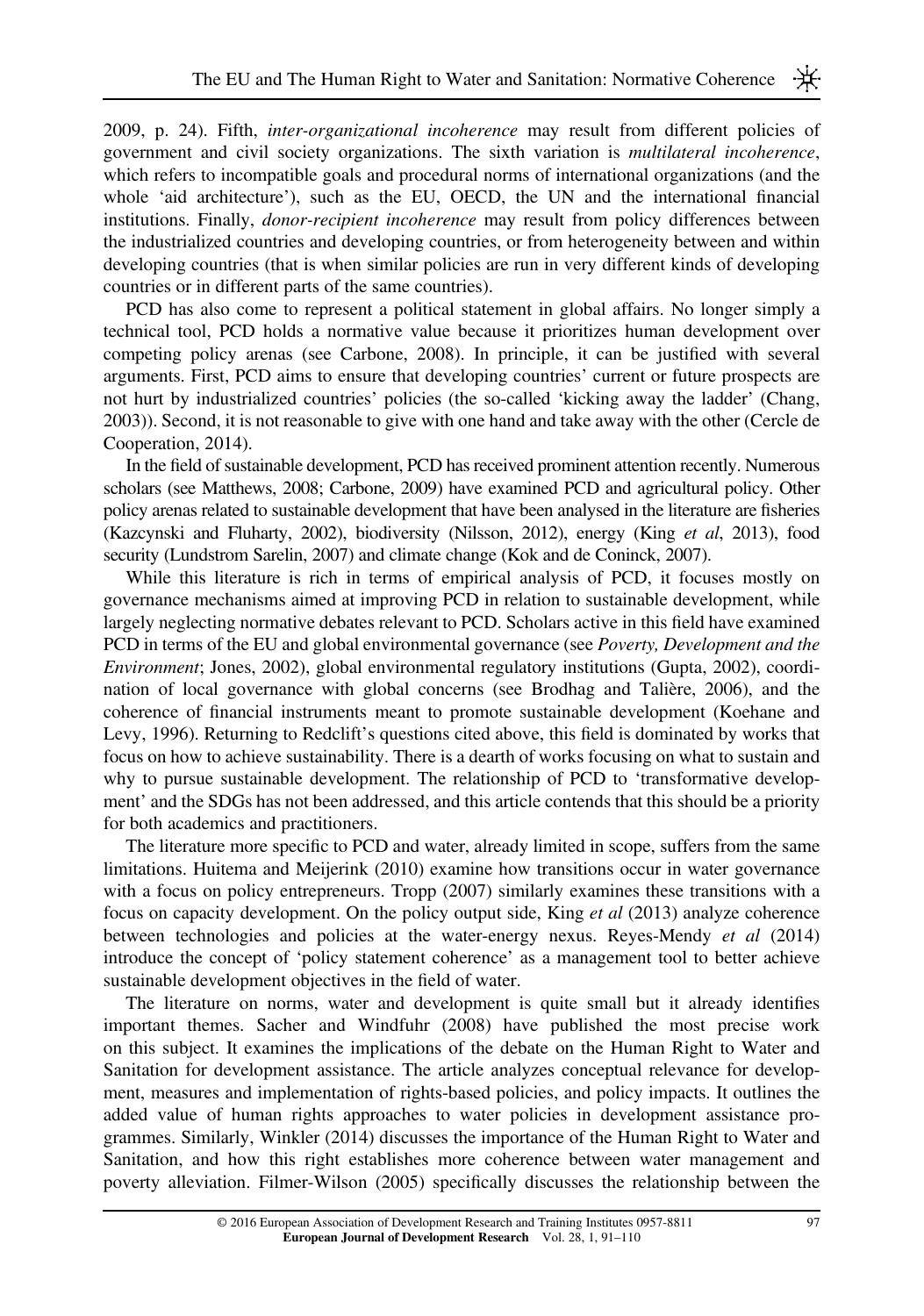Human Right to Water and Sanitation and empowerment in local communities, thus improving the effectiveness of water policies through shared ownership.

This article builds on this literature by arguing that PCD in water-related development programmes should focus on normative significance, because it both improves the effectiveness of water programme implementation in development assistance and justifies activities in this field. In the most comprehensive report to date of the proposed SDGs and water management, the Stockholm International Water Institute [\(SIWI, 2015\)](#page-19-0) writes, 'As this report was going to press, the proposed SDGs included a dedicated SDG on water with six targets to be reached, but water was hardly mentioned in targets to other SDGs, such as those addressing food, energy and climate change' [\(SIWI, 2015](#page-19-0), p. 4). While it does not explicitly mention PCD, the SIWI report concludes that the lack of policy connections between water availability and other SDGs could establish significant obstacles for implementation of the SDG agenda.

In fact, it is interesting to note that justifications for PCD have rarely included normative arguments, instead focusing on practical issues. For example, works by scholars such as [Ashoff](#page-16-0) [\(2005\)](#page-16-0) identify the following justifications for PCD: the improvement of policy effectiveness; the necessity to improve PCD as a component of a multi-level system of global environmental governance; the programmatic justification that PCD is part of the (post)MDG agenda; and the justification that PCD is an essential tool to overcome the limits of development cooperation. While these arguments are valid, they limit analysis of PCD to its utility as a policy tool. Instead, this article contends that transformative policy strategies, such as those identified as characteristics of the SDG agenda, must be formulated through normative policy statements that are coherent with the core values of donors. Such an approach addresses the defining questions asked by Redclift: Why pursue sustainability? What shall we sustain? And how to achieve sustainable development? This approach is the focus of part III, which examines PCD and EU development aid focusing on access to water.

## Part III: PCD and EU Water-Related Development Strategies

As stated above, this article focuses on the EU because of its well-established political support for PCD. The EU first adopted PCD with the Maastricht Treaty in 1993 (Hoebink 2004) and the Cotonou Partnership Agreement in 2000 ([Laakso](#page-18-0) et al, 2007). However, only in 2005 was PCD established on the EU agenda with the Commission adopting a communication with a focus on PCD, and the EU Council adopting conclusions on PCD ([CEPS, 2006\)](#page-17-0). PCD was also integrated into the EU development policy programme ([European Consensus on Development, EU, 2006](#page-17-0)). The Lisbon Treaty of 2009 further reinforced the Union commitment to PCD, stating that 'the Union shall take account of development cooperation in the policies that it implements which are likely to affect developing countries' (Article 208). The EU is also committed to a biannual PCD reporting process [\(EC, 2007, 2009, 2011\)](#page-17-0). In 2007, the decision was made to focus on five priority areas: trade and finance, climate change, global food security, migration and security. In 2010, the European Commission presented the PCD Work Programme ([EC, 2010\)](#page-17-0) for the years 2010–2013, structured around the five priority areas.

PCD has been on the OECD agenda since the early 1990s. The 2002 Ministerial Statement (OECD Action for a Shared Development Agenda) points out that, when formulating policies across the policy spectrum, OECD countries should take account of the potential impact on developing countries. In response to the 2002 Ministerial Statement, the [OECD \(2005\)](#page-19-0) launched a programme on PCD. In 2008, ministers of [OECD \(2009\)](#page-19-0) countries adopted the Declaration on PCD. The Development Assistance Committee of the OECD, which includes most EU member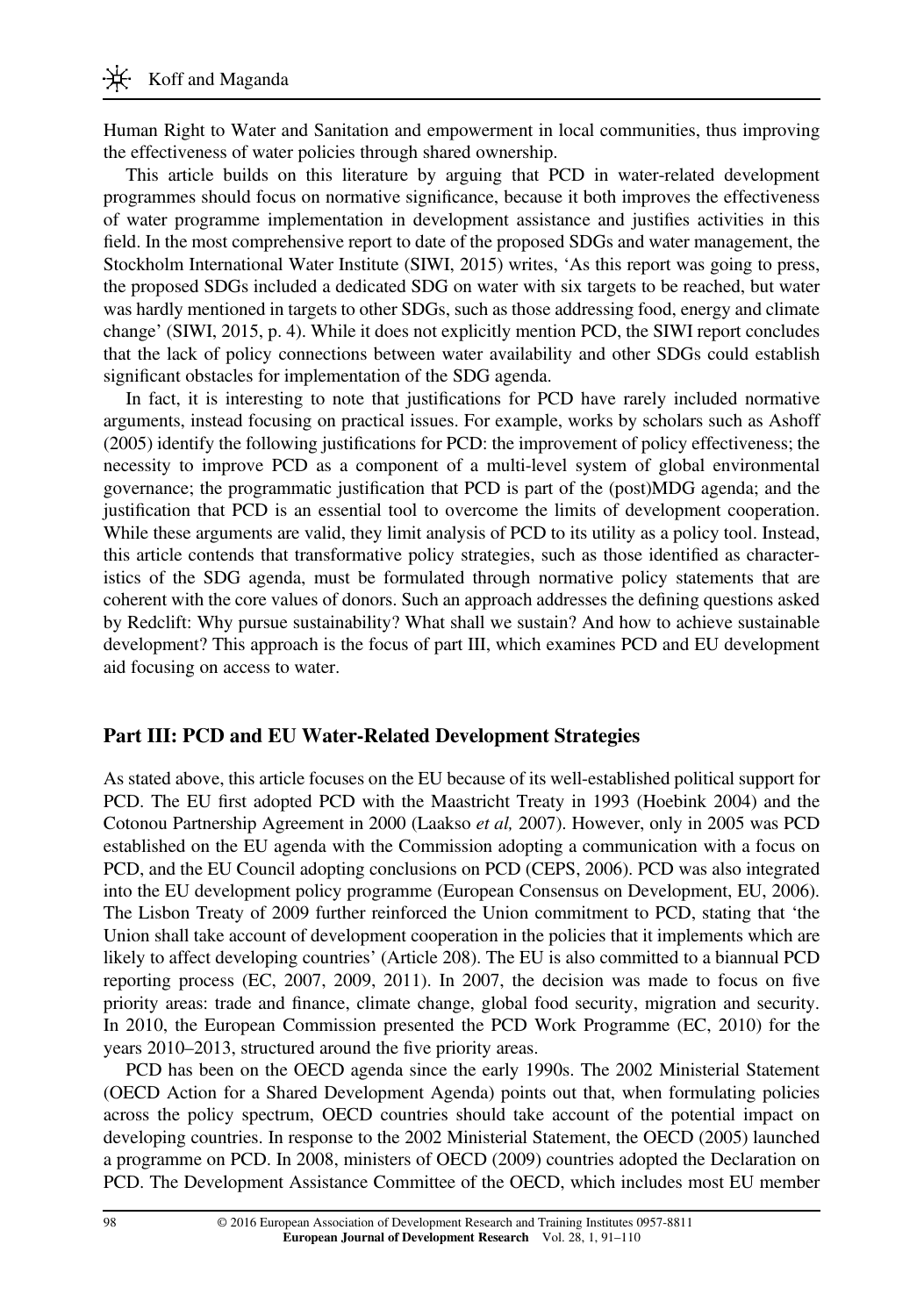countries and the European Union, has organized peer reviews of its member states' development policies, where policy coherence has received growing importance. In 2007, the Development Co-operation Directorate and the Development Centre of the OECD jointly created the OECD Network of National Focal Points for PCD (the PCD Network) 'to establish better communications between the OECD and officials in capitals on Policy Coherence for Development'. At the meeting on 9 February 2012 in Paris, the Network envisioned that PCD would be a core element of the new development paradigm ([OECD, 2012\)](#page-19-0).

In several European countries, PCD has increasingly become a political commitment. For example, the Netherlands and Sweden have put policy coherence at the core of international development co-operation policies [\(OECD, 2005\)](#page-19-0). In Finland, PCD is one of the guiding principles of development policy [\(MFA, 2012\)](#page-18-0). The new law on development co-operation of Luxembourg, enacted by the parliament on 29 March 2012, pays particular attention to PCD ([Chambre des Députés, 2012](#page-17-0); [Keup, 2012\)](#page-18-0). Moreover, European non-governmental Organizations (NGOs) have actively raised issues of importance to PCD, informing the wider public on these issues and lobbying national and European leaders. The European NGO Confederation for Relief and Development (CONCORD) has published several case studies and reports related to PCD [\(CONCORD, 2011](#page-17-0)).

Despite its increasing popularity, PCD is often viewed as a technical instrument aimed at improving the effectiveness and efficiency of development cooperation strategies. The EU and the OECD, as well as member states such as the Netherlands, Germany and Sweden, have adopted PCD as a means to improve their performance as development aid donors. However, it would be a mistake to limit PCD to the role of simple policy instrument. Breaking with most traditions in foreign affairs, it is a policy instrument that places foreign/trade policies in a supporting role for development. In some cases, such as Germany, all laws passed by the Parliament must first be reviewed by a Parliamentary Committee on PCD in order to discuss potential impacts on German development aid. In the Netherlands, a PCD Unit has been created inside the Ministry for Foreign Affairs in order to review and inform foreign policies. Luxembourg has established an Inter-Ministerial Committee for Development Policy that is responsible for the coordination of PCD. Consequently, PCD is a normative statement prioritizing development cooperation in foreign affairs. This instrument has been a fundamental governance mechanism in support of the MDGs, and it should continue to support the SDGs that have been proposed for the post-2015 agenda. For this reason, this article identifies Normative Coherence for Sustainable Development as a policy concept that has often been overlooked in the academic literature on PCD, which should instead hold a place of primary importance, especially within the context of the present SDG debates on 'transformative development' as defined above. Normative coherence refers to the coherence between development and non-development policy arenas and core democratic values, upheld in the discourse of the EU and European development donors. In this regard, it directly responds to the question posed by Redclift in his critical review of sustainable development: 'What are we attempting to sustain?' This article addresses this question with regard to EU development aid, focusing on water, by contending that what we are attempting to sustain should be core democratic values, such as human rights, that are expressed in defining political treaties.

## The EU and the Human Right to Water and Sanitation: A Study of Rights, Privatization and Aid

As mentioned in the introduction, the European Union can be considered a critical case for the study of normative coherence in global affairs because it is the largest development aid donor in the world, and because it positions itself in global affairs as a normative power, contending that it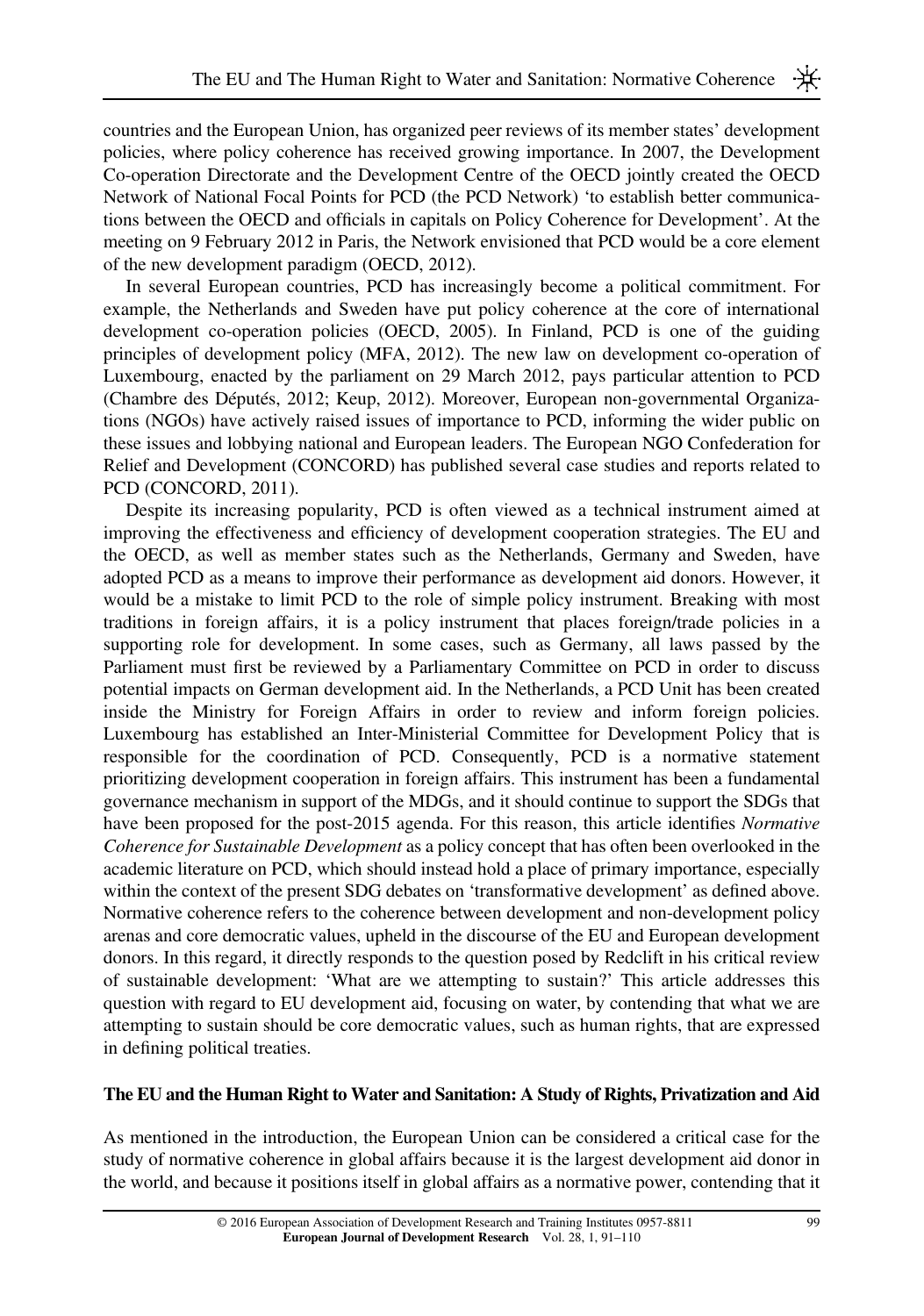promotes democratic norms such as human rights, gender equality and democratic participation, more so than other international donors (such as the United States, Japan or China). In the field of international development, the EU has been very careful to integrate core values in its key policy documents. For example, Sandra Häbel compared the core values expressed in the Treaty of European Union with the European Consensus on Development. Table 1 shows that most of these values have been translated into the EU's development strategies.

The Treaty on European Union also includes an article that states, 'The Union's action on the international scene shall be guided by the principles which have inspired its own creation, development and enlargement, and which it seeks to advance in the wider world: democracy, the rule of law, the universality and indivisibility of human rights and fundamental freedoms, respect for human dignity, the principles of equality and solidarity, and respect for the principles of the United Nations Charter and international law. […]' (Article 21). This commitment has been reinforced in other key governance treaties. For example, the EU has promoted these values through the implementation of aid conditionality in the Lomé IV Convention 1989, the European Initiative for Development and Human Rights 1999 and the Cotonou Agreements 2000. For the combination of these characteristics, the EU would be expected to be the international donor most committed to normative coherence, especially in the field of human rights. This article examines this hypothesis in regard to the Human Right to Water and Sanitation.

#### The Human Right to Water and Sanitation and the EU

The Human Right to Water and Sanitation was passed by the UN in 2010. This human right includes the following characteristics:

- (1) Sufficience. The water supply for each person must be sufficient and continuous for personal and domestic uses. These uses ordinarily include drinking, personal sanitation, washing of clothes, food preparation, personal and household hygiene. According to the World Health Organization (WHO), between 50 and 100 liters of water per person per day are needed to ensure that most basic needs are met and few health concerns arise.
- (2) Safety. The water required for each personal or domestic use must be safe, therefore free from micro-organisms, chemical substances and radiological hazards that constitute a

| Value              | <b>TEU</b> | European consensus on development |
|--------------------|------------|-----------------------------------|
| Human dignity      | X          | X                                 |
| Freedom            | X          | X                                 |
| Democracy          | X          | X                                 |
| Equality           | X          |                                   |
| Rule of law        | X          | X                                 |
| Human Rights       | X          | X                                 |
| Pluralism          | X          |                                   |
| Non-discrimination | X          |                                   |
| Tolerance          | X          |                                   |
| <i>Justice</i>     | X          | X                                 |
| Solidarity         | X          | X                                 |
| Gender equality    | X          | X                                 |
| Good governance    |            | X                                 |
| Peace              |            | X                                 |

Table 1: Values TEU and ECD

Source: [Häbel \(2013\)](#page-17-0).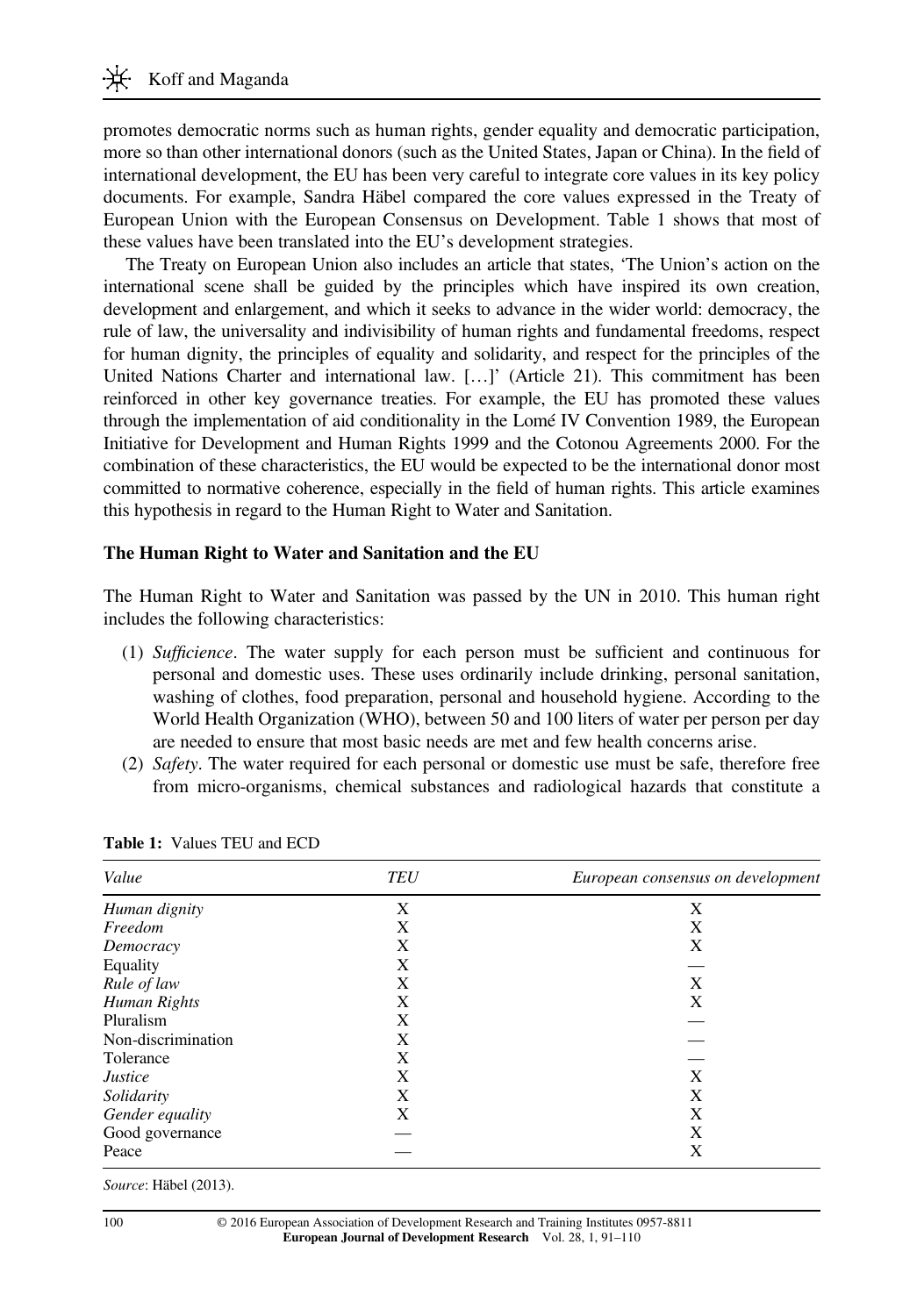threat to a person's health. Measures of drinking-water safety are usually defined by national and/or local standards for drinking-water quality. The WHO Guidelines for drinking-water quality provide a basis for the development of national standards that, if properly implemented, will ensure the safety of drinking water.

- (3) Acceptability. Water should be of an acceptable colour, odour and taste for each personal or domestic use. […] All water facilities and services must be culturally appropriate and sensitive to gender, lifecycle and privacy requirements.
- (4) Physical accessibility. Everyone has the right to a water and sanitation service that is physically accessible within, or in the immediate vicinity of the household, educational institution, workplace or health institution. According to WHO, the water source has to be within 1000 m of the home and collection time should not exceed 30 min.
- (5) Affordability. Water, and water facilities and services, must be affordable for all. The UNDP suggests that water costs should not exceed 3 per cent of household income [\(www](www.un.org/waterforlifedecade/human_right_to_water.shtml) [.un.org/waterforlifedecade/human\\_right\\_to\\_water.shtml\)](www.un.org/waterforlifedecade/human_right_to_water.shtml)

Above all, this measure is significant for its normative power as a declaration of the legal and political importance of water to the maintenance of human dignity. The UN recognizes on its web page the importance of the 'human right' denomination to the organization's efforts to promote the attainment of MDG 7c: 'Halve, by 2015, the proportion of the population without sustainable access to safe drinking water and basic sanitation'.

While this human right represents an important step forward in terms of the establishment of value-based development, the acceptance of 'transformative development' among global actors remains incomplete. In fact, [Maganda \(2010\)](#page-18-0) has noted that when the UN recognized the Human Right to Water and Sanitation in 2010, this initiative was promoted in the UN by South American countries, most notably Bolivia. It became an issue that developing states in different world regions could rally around, which is why the initiative passed. When this right was voted upon by the UN General Assembly in July 2010, however, the EU's member states all abstained, thus contributing to the resolution's failure to pass in the assembly (the resolution was adopted by consensus by the Human Rights Council in September 2010). While the EU remains committed to reinforcing access to water as good management practice and it is committed to improving access to water as part of its anti-poverty programmes, it does not explicitly recognize the right to water or water security positions because of their normative implications. This is also evident in EU policy documents related to development aid programmes and water.

The European Union is one of the most important donors in the world in the field of water. According to the European Commission:

Between 2004 and 2009, thanks to support from the European Commission, more than 32 million people have gained access to improved water supply and 9 million to sanitation facilities. Financing for water and sanitation programs, which help build infrastructure for drinking and waste water systems, and provide basic sanitation and hygiene, amounts to almost €400 million per year; programs are implemented in over 30 countries. Projects target the most vulnerable and needy groups in rural and peri-urban areas. Each project ensures active participation of local partners such as NGOs or local government. Today, the EU (European Commission and Member States) provides close to  $\epsilon$ 1.5bn each year for water and sanitation programs in developing countries – making it the biggest contributor. (see ec.europa.eu/europeaid/what/environment/water-energy/index\_en.htm)

Nearly one-third of the  $\epsilon$ 5.9 billion spent globally in development programmes for drinking water and latrines comes from the EU, with Sub-Saharan Africa receiving 28 per cent followed by South Asia with 19 per cent ([www.euractiv.com/sustainability/audit-questions-sustainability-e](www.euractiv.com/sustainability/audit-questions-sustainability-e-news-515098)[news-515098\)](www.euractiv.com/sustainability/audit-questions-sustainability-e-news-515098). The European Council has reinforced this material contribution to development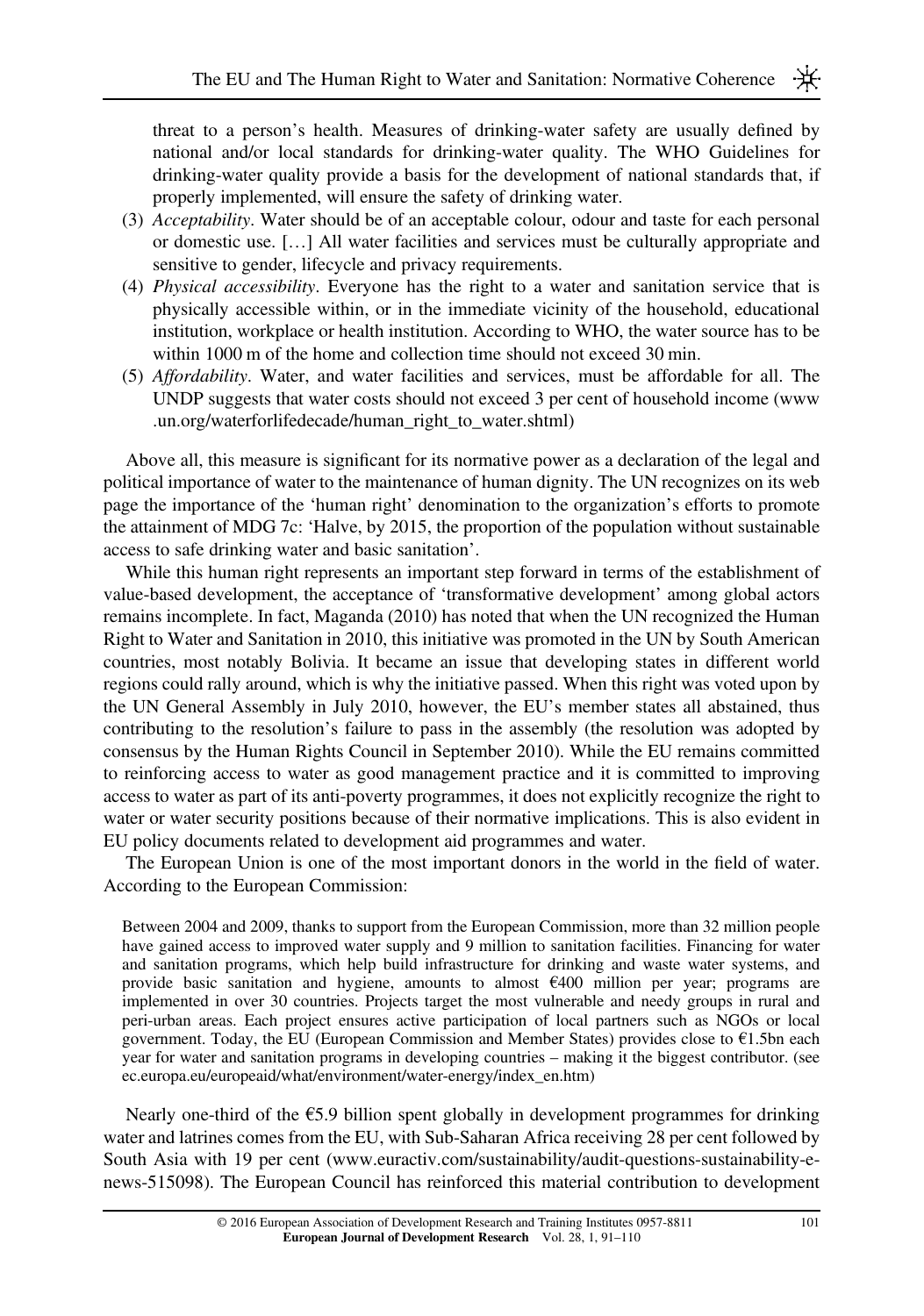programmes in the field of water through the adoption of a technically coherent approach to these programmes. Specifically through Issue Paper 10448/11 (2011), the Council outlined an approach to development cooperation in the field of water that explicitly recognizes the importance of water to development in other sectors. The Issue Paper openly declared the need to mainstream water programmes in development strategies concerning agriculture, education, gender, health, energy, environment, and peace and security (see [Council of European Union,](#page-17-0) [2011](#page-17-0)). In recognizing the importance of water to human, social and economic development, the Council paper concluded that water cannot be simply considered a sector on its own, and therefore future EU development strategies should treat it as a horizontal issue.

Despite this cross-cutting approach that demonstrates a policy commitment to PCD, the EU, thus far, has not supported rights-based approaches to water governance in its foreign affairs. The policies presented on the EU-Development and Cooperation (EUROPEAID) website demonstrate this. The EU Water Initiative highlights its role as an international political initiative that 'mobilizes all available EU resources and coordinates them to achieve the water-related MDGs in partner countries'. Like the domestic European Water Directive, which approaches water governance as a technical issue, this initiative marginalizes the role of 'rights' in water management discussions. This approach guides European development policies, which often focus on technical obstacles to water distribution in poor areas. Because water is a critical resource for socio-economic development, and because water policy is an important tool in the fight against or reinforcement of development inequalities in the world, this strategy is especially relevant for human security concerns in Europe and beyond. In this respect, the EU demonstrates that its water management strategies are characterized by domestic–foreign policy coherence. However, this cannot be considered 'normatively coherent', as water governance approaches in both domestic and foreign policy do not reinforce the EU's declared commitments to human rights.

This normative incoherence has been highlighted by different European institutions in their criticisms of EU development policies in the field of water. In 2012, the European Court of Auditors produced a scathing special report of EU development strategies in the field of water and sanitation in sub-Saharan African states (Angola, Benin, Burkina Faso, Ghana, Nigeria and Tanzania). The Court audited 23 programmes in these six countries with the objective of determining whether or not the European Commission was carrying out its development programmes in relation to water in an effective and sustainable manner. The Court's enquiry found that the Commission's programmes were successfully installed in terms of infrastructure and that the materials utilized to complete them were locally available. In addition, the technology employed was readily available to development aid recipients. Nonetheless, the Court's study indicated that fewer than half of the projects that were audited met the beneficiary's needs [\(European Court of Auditors, 2012\)](#page-17-0). Some of the harshest criticisms from the report include:

- Only four of 23 projects reviewed by the auditors generated enough revenue from tariffs to cover operations
- Three were funded with government aid or other resources
- For the remaining 16 projects, there were 'no formal commitments' to support infrastructure beyond installation
- Boreholes paid for by the EU were no longer functioning or in poor working condition
- Water pumping stations in some cases built without sufficient electricity to run the pumps.

The Court of Auditors' report illustrates the limits of technical approaches to water provision in development programmes. When aid programmes focus on targets and deliverables without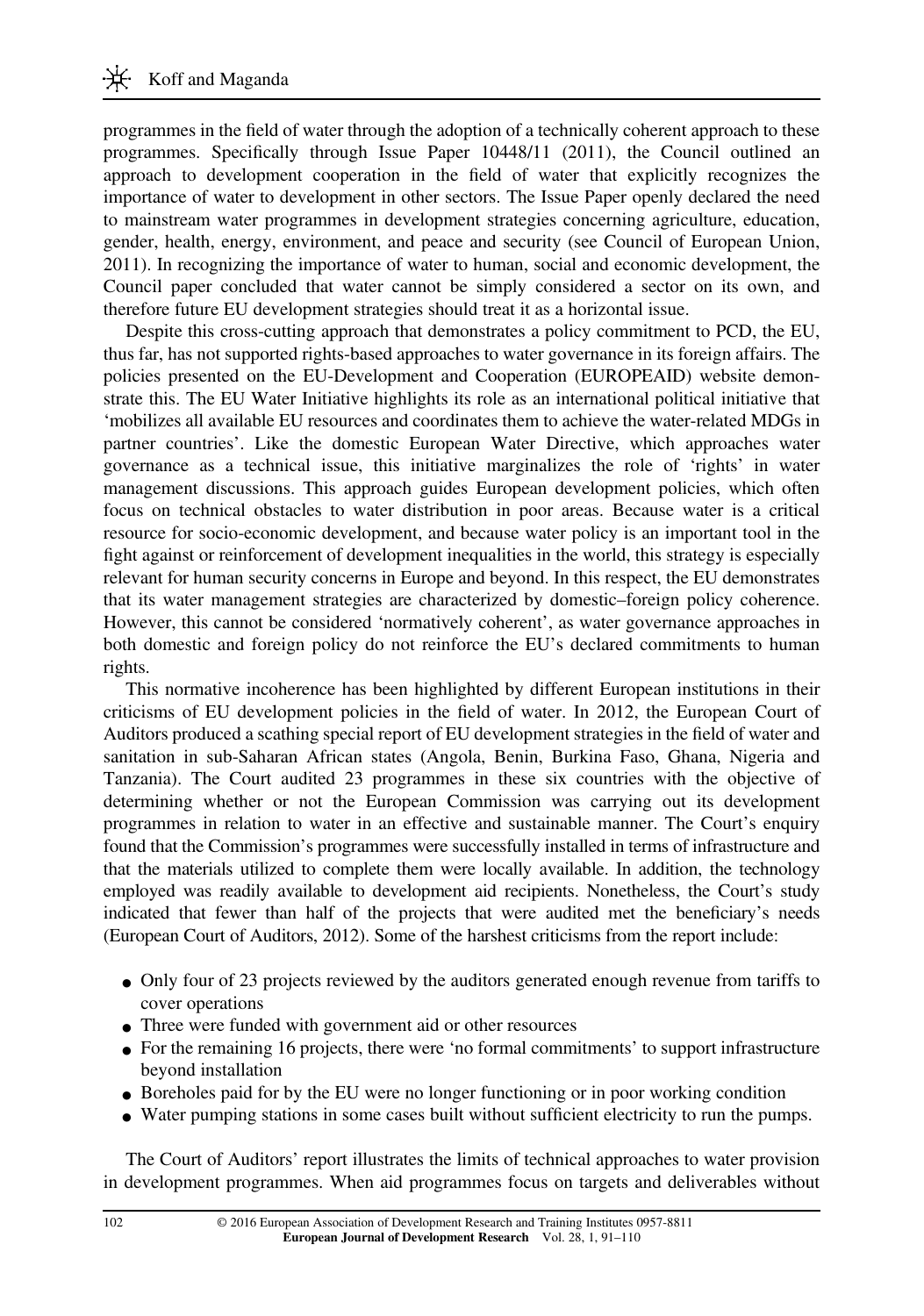developing a vision based on normative considerations, incoherences like those cited by the Court can occur. Numerous examples have also been cited at the urban level as well. Studies of water provision in large cities (such as Yaoundé, Cameroon; Nairobi, Kenya and Manila, Philippines – see [Hall, 2006](#page-17-0); [Kuitscha](#page-18-0) *et al.* 2008; [IBON, 2013\)](#page-18-0) have shown that water costs five to ten times more for urban residents of poorer neighbourhoods, compared with residents of wealthier neighbourhoods, because the infrastructure provided by development aid programmes is not supported by urban distribution networks. While normative coherence does not necessarily affect technical project implementation, it is highly relevant to the nature of development cooperation partnerships. Donor–recipient relations can be improved through normative coherence, and more effective partnerships will address both implementation issues. Above all, the problems highlighted by the Court of Auditors above related to both 'project ownership' (defined as the definition and appropriation of development strategies by aid recipients) ([www.oecd.org/](www.oecd.org/dac/effectiveness/parisdeclarationandaccraagendaforaction.htm) [dac/effectiveness/parisdeclarationandaccraagendaforaction.htm](www.oecd.org/dac/effectiveness/parisdeclarationandaccraagendaforaction.htm)) and 'project sustainability' (defined as activities that are likely to continue after donor funding has been withdrawn) [\(www](www.oecd.org/dac/evaluation/daccriteriaforevaluatingdevelopmentassistance.htm) [.oecd.org/dac/evaluation/daccriteriaforevaluatingdevelopmentassistance.htm\)](www.oecd.org/dac/evaluation/daccriteriaforevaluatingdevelopmentassistance.htm).

The European Parliament has also recognized the need for greater normative coherence in its own analysis of EU development policies in the field of water. In its 2012 Briefing Paper, the report concluded that mixed progress has been achieved in the field of water and sanitation. On the positive side, the study reports that the EU (through its ACP-EU Water Facility) has supported water infrastructure and supply projects, particularly in rural areas; with a focus on the poorest of the poor, it has encouraged partner governments to seek support for sanitation. Moreover, the European Union Water Initiative has sought to promote policy dialogues to improve coordination and cooperation in the sector. The report also recognizes that the EU has supported a number of civil society projects that have sought to advocate water or sanitation issues in local and national contexts in Costa Rica, Bosnia and Herzogovina and the Occupied Palestinian Territories. Most importantly, the EU has promoted human rights approaches more broadly in gender equality projects [\(European Parliament, 2012\)](#page-17-0).

Despites these advances, the Parliamentary study was also critical of the European Union's water practices in development cooperation due to the lack of integration of human rights approaches. The report contended that the EU should integrate water and sanitation into its Agenda for Change along with sustainable agriculture and energy. More specifically, the Parliament recommends that the EU commission an external assessment of its water and sanitation projects in its development programmes with the aim of reinforcing human rights approaches. Another important recommendation states that the EU should review loan, grant and trade negotiation policies concerning privatization and public–private partnerships (PPPs) in the water sector, and assess whether human rights criteria are being met. These recommendations reflect important institutional differences within the EU, where the Parliament has traditionally been more sympathetic to human rights approaches to development than the Commission (see [Youngs, 2003](#page-19-0)). Because the Commission is ultimately responsible for EU development aid strategies, this limits the EU's commitment to transformative development; scholarship has noted that EU funding of development strategies does not reflect the normative language of EU foreign policy discourse (see [Bonaglia](#page-16-0) et al, 2006).

This aspect of EU water programmes in development cooperation has proven to be highly political and problematic in terms of governance. The EU has in fact supported privatization of water supplies in developing regions, especially in Latin America. For example, Suez-Lyonnaise des Eaux's 1999 takeover of EMOS, the water company of Santiago, Chile, was the second largest privatization of a local water utility following Berlin, Germany [\(Hall, 1999](#page-17-0)). Sometimes these reforms have taken the form of PPPs. In 2007 there were more than 220 PPP active water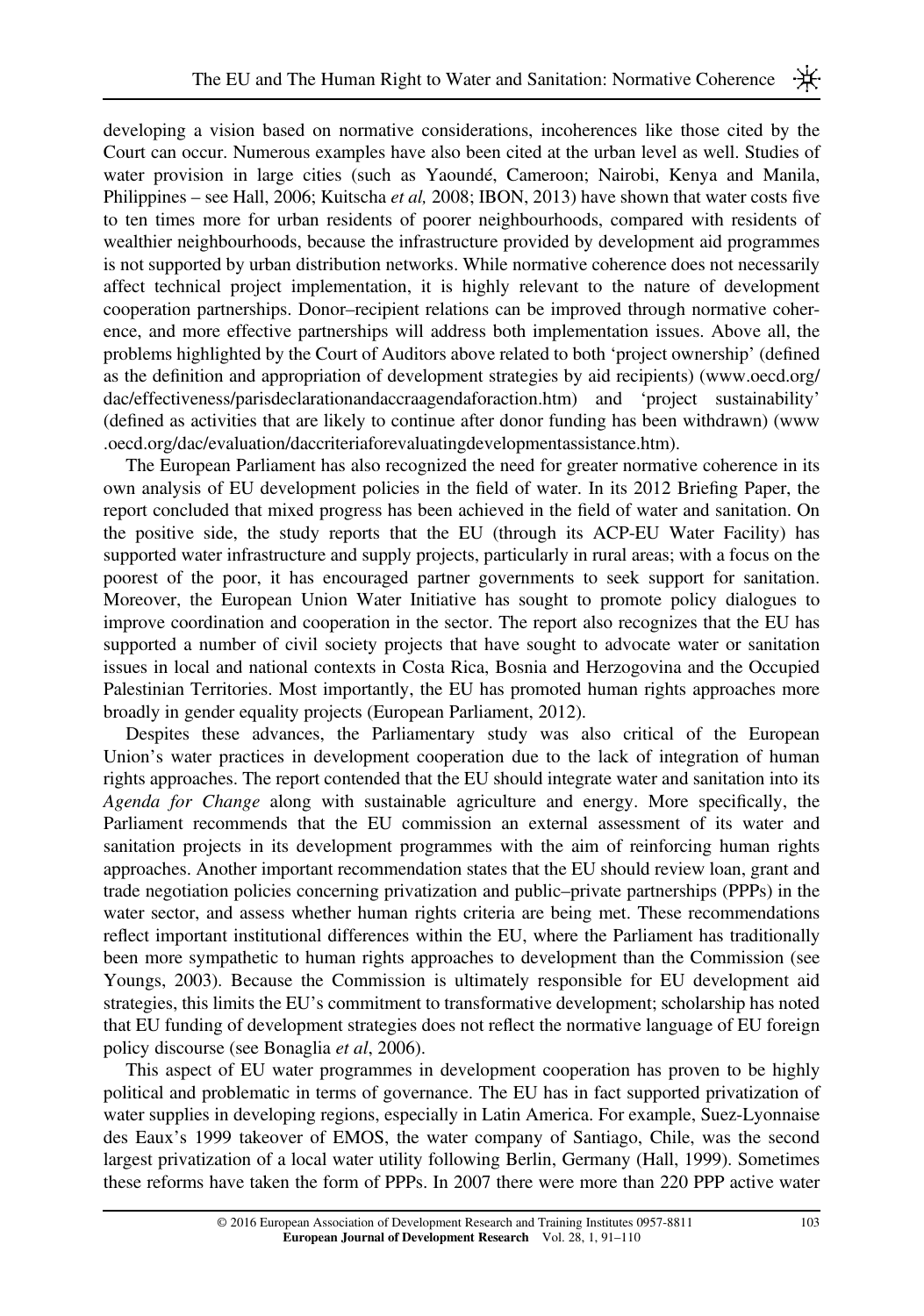projects, operating in 41 developing and emerging states [\(Marin, 2009\)](#page-18-0). While there was a significant decrease in the number of PPPs in Latin America between 2000 and 2007 (where the Human Right to Water and Sanitation is a political priority), a significant increase in PPPs occurred during the same period in East Asia, Sub-Saharan Africa and Eastern Europe ([Marin, 2009\)](#page-18-0).

However, as the above-mentioned 2012 Parliamentary report has commented, there is little evidence that privatization and public-private partnerships have made water delivery more effective, more efficient or more sustainable. For example, Veolia and Suez took over Agua Argentina in 1993, with an economic impact on pricing and service provision so problematic that hundreds of residents of Buenos Aires protested over rate increases, and the Argentinian government took measures to re-appropriate the water utility as a public entity [\(Loftus and](#page-18-0) [McDonald, 2001\)](#page-18-0). Again, normative incoherence directly affected the quality of development partnerships in these cities, which impacted the effectiveness of water provision projects.

In addition, the EU's political legitimacy has been questioned in this field because multinational corporations that are winning contracts through EU programmes (such as SLI and Veolia) are power brokers in the European political system. By 2005, these two companies (along with RWE) held about 75 per cent of the world's private water supply market ([Beder, 2006](#page-16-0)). While no clear evidence exists that water policy reforms in developing states promoted through EU development aid programmes aim to benefit European multinational corporations, the EU support for privatization and refusal to politically support the Human Right to Water and Sanitation has led to protests amongst civil society organizations. The NGO CEO has published detailed reports on Veolia Environment's lobbying activities on water at the EU level, in which it contends that the company affects EU positions on the privatization of water through direct lobbying efforts carried out at its office in the EU quarter in Brussels, through pressure from the French state with which it enjoys a very close relationship, and through its powerful position in European water associations such as the International Federation of Private Water Operators (Aquafed) and the European Water Association.

Privatization is, in fact, a priority for these lobbies on the European domestic agenda. Commission Reforms of EU utilities procurement regulations have liberalized the EU market establishing European competition in this field, thus breaking the monopolies of public bodies in EU states. Water management has been significantly affected by this directive as private corporations can now bid for procurement contracts more competitively (see [Guérin-Schneider](#page-17-0) et al[, 2014](#page-17-0); [Hervé-Bazin, 2015](#page-17-0)). These procurement reforms are part of the EU's 2020 Growth Strategy. In response, most of the 'Human Right to Water' movements in Europe have actually focused on water management within the EU as much as if not more than development aid programmes (see [Petrella, 2001](#page-19-0)).These reforms in the direction of privatization have affected EU relations with third countries, especially in the field of trade. The EU (specifically the Commission) has promoted the liberalization of service sectors in trade policies at both the multilateral (WTO) and bilateral level. Since 2000, the EU has supported the privatization of service industries through the General Agreement on Trade in Services (GATS). According to official documents, 'The EU agenda is to seek better access for European services exporters in foreign markets' (see<http://www.europarl.europa.eu/hearings/20021126/itre/contributions.pdf>). During the first GATS negotiations, the European Commission included a new category of 'environmental services' including water collection, taking advantage of the vague wording of the agreement with regard to the definition of 'public services' susceptible to privatization. In Brussels, the preparation for these policy proposals was accomplished through consultation with the private sector, in order to gain better understanding of particular sector/company needs. In the field of water, Veolia and SLI were consulted because of the aforementioned difficulties with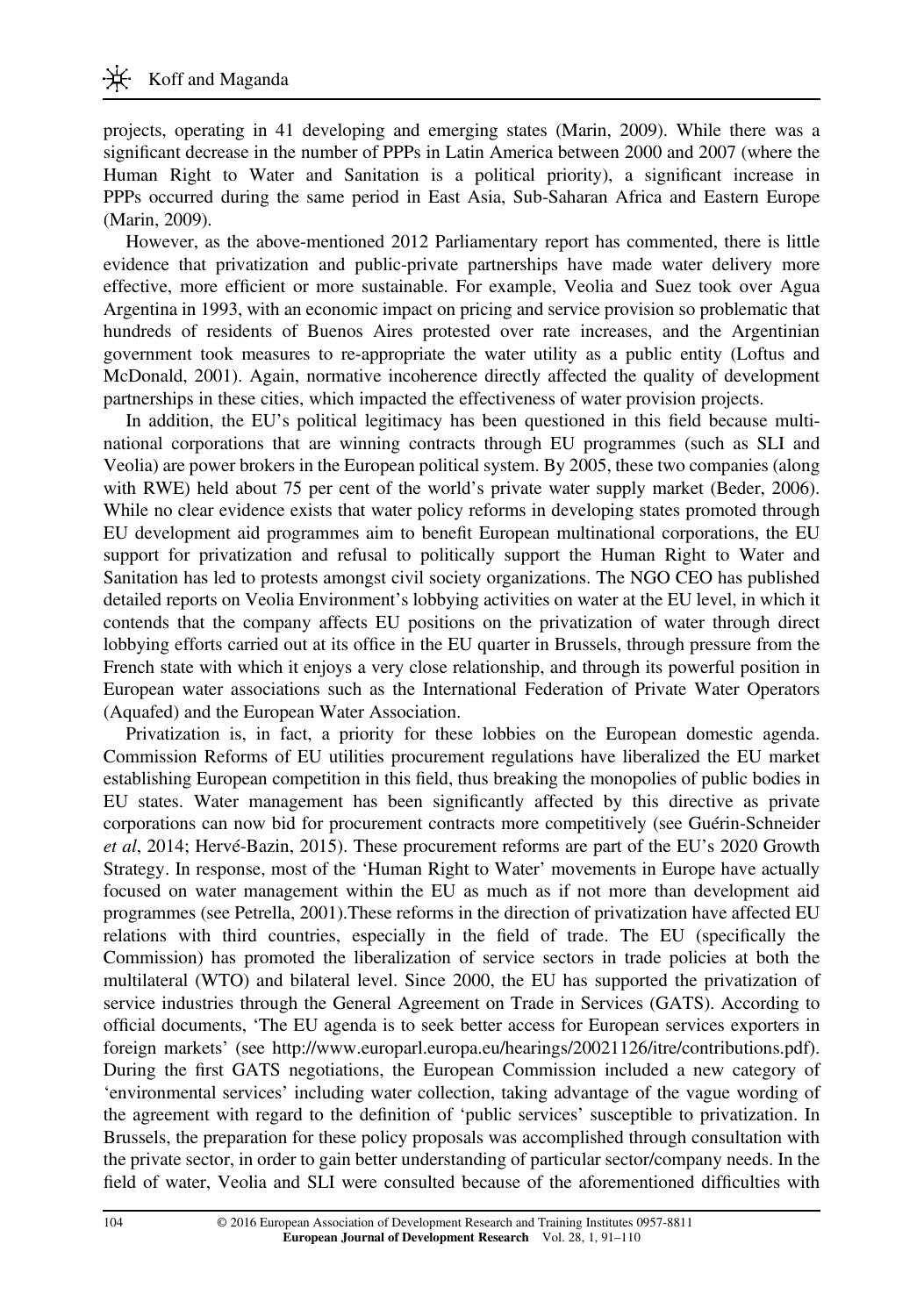water privatization in the 1990s. Through the GATS, the EU aimed to protect European multinational corporations from the enormous economic losses that they had previously suffered in Latin America ([CEO, 2008\)](#page-17-0).

The privatization of water services was officially introduced in the GATS negotiations by the Commission in 2003, through an initial request for the privatization of water services in certain WTO member states ([Raza, 2007\)](#page-19-0). The EU has identified 72 countries for privatization of water, including ACP member states and trade partners that have already experienced difficulties with privatization, such as Bolivia and South Africa [\(CEO, 2006\)](#page-16-0). Moreover, the Commission has also targeted water sectors in 14 other 'least developed countries', in order to ensure market access in those states [\(CEO, 2008](#page-17-0)).

While the Commission has continued to promote water privatization (despite some opposition from the European Parliament), it must be mentioned that the privatization of drinking water has now been excluded from the GATS negotiations. In 2006, through the establishment of 'plurilateral negotiations', Australia, Canada, the European Union, Japan, Korea, Norway, Switzerland, the Separate Customs Territory of Taiwan, Penghu, Kinmen and Matsu, and the United States presented a collective request to 22 countries concerning environmental services. In relation to water, the request stated that it 'does not address in any way water for human use (i.e. the collection, purification and distribution of natural water)' (see Plurilateral Request on Environmental Services [http://commerce.nic.in/wto\\_sub/services/Plurilateral%20Requests%20in](http://commerce.nic.in/wto_sub/services/Plurilateral%20Requests%20in%20Environmental%20Services.pdf) [%20Environmental%20Services.pdf\)](http://commerce.nic.in/wto_sub/services/Plurilateral%20Requests%20in%20Environmental%20Services.pdf). However, it did open access for multinational corporations to the following sectors: sewage, noise abatement and cleaning services. Thus, while drinking water was explicitly excluded from GATS talks, the Commission's political position within the negotiations does not seem to demonstrate 'normative coherence' as defined above because it continues to pursue privatization in complementary sectors. In a statement concerning the EU's GATS demands, the former Trade Commissioner Mandelson explained that they 'simply aim to facilitate the opening up of these services to international operators if and when the responsible public authorities freely choose to do so, for instance through any form of publicprivate partnership of their choice' (Parliamentary Question, see [http://www.europarl.europa.eu/](http://www.europarl.europa.eu/sides/getAllAnswers.do?reference=E-2005-4659&language=EN) [sides/getAllAnswers.do?reference](http://www.europarl.europa.eu/sides/getAllAnswers.do?reference=E-2005-4659&language=EN)=E-2005-4659&language=EN). No mention is made by EU officials of the core values that they include in their development cooperation strategies, thus undermining normative coherence. In fact, while the EU's position  $vis-\hat{a}-vis$  water privatization was excluded from the GATS negotiations, it has been pursued through more traditional bilateral trade agreements.

Water privatization has, indeed, been included in EU-ACP relations as part of the EU's 'Global Strategy' (as defined by former Trade Commissioner Mandelson) through economic partnership agreements (EPA) and free trade agreements (FTA). For example, the EU-CARICOM EPA negotiations have included privatization of wastewater management and sewage services. This includes cooperation and support in the area of water-saving services. It is important to mention that some countries, such as the Dominican Republic, did not limit privatization in any way; however, other Caribbean states have included specific conditions for the privatization of water services. The Grenadines, Saint Vincent and Saint Lucia, Suriname and Belize only included privatization of sewage services and wastewater management, and only on condition of joint ventures and technology transfer [\(CEO, 2008](#page-17-0)).

In EU relations with other world regions, especially Eastern and Southern African (ESA), cooperation in the field of water supply has been framed as an opportunity 'of improvement of the livelihoods of the populations'. EU support in the field of water is viewed in terms of 'supporting the development of legal and regulatory frameworks' as well as 'facilitating EU-ESA partnership and joint ventures between economic operators' (EU-ESA EPA, see Interim Agreement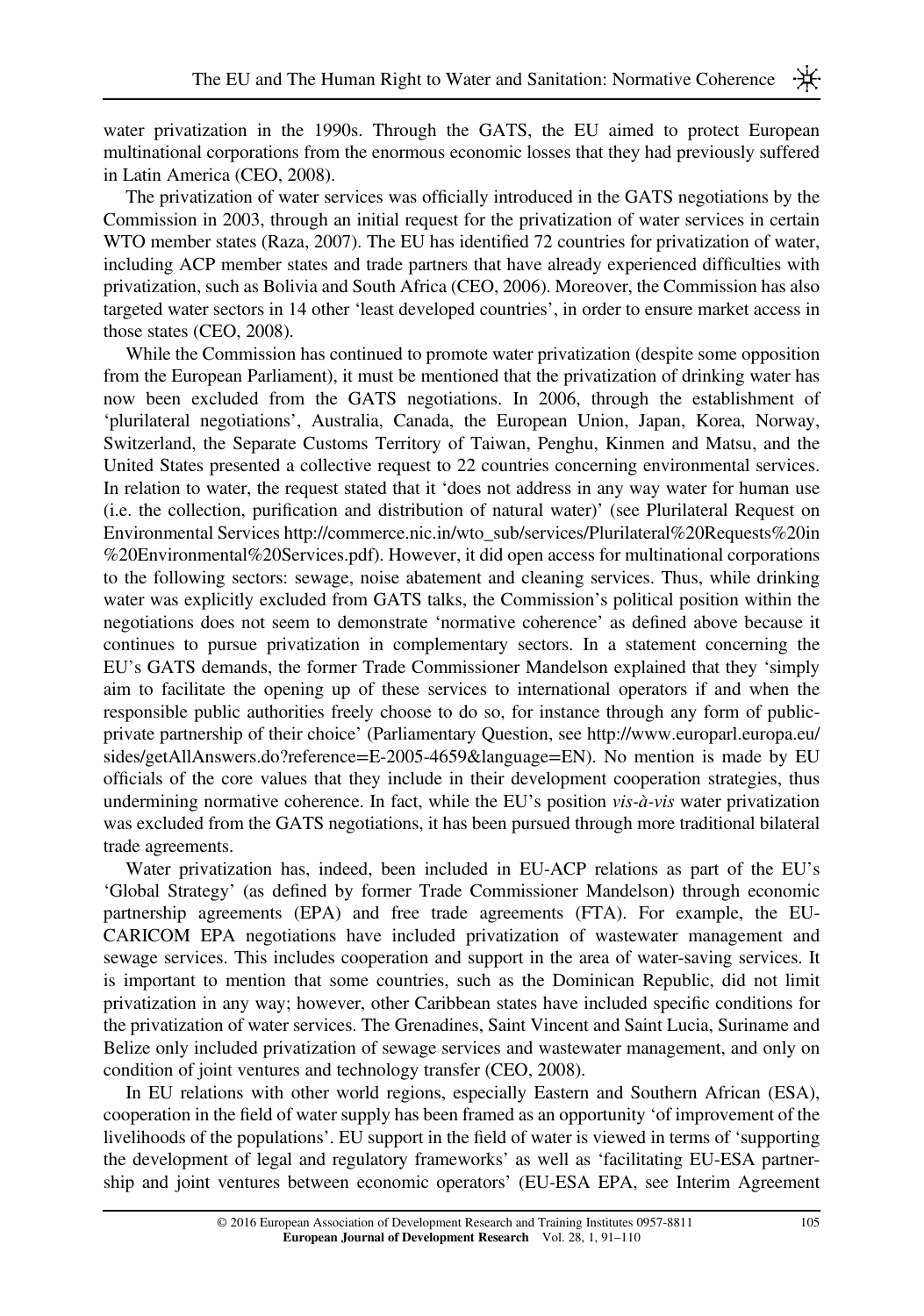at [http://investmentpolicyhub.unctad.org/Download/TreatyFile/2580\)](http://investmentpolicyhub.unctad.org/Download/TreatyFile/2580). There is no mention of human rights approaches to water distribution.

Recent negotiations for free trade agreements with Latin American countries have been more complex. In EU-CAN and EU-Central America FTA negotiations, the Commission has called on those countries to 'progressively liberalize their respective procurement markets at all levels', including the water sector (For further reference, please see the EU-CAN and EU Central America Free Trade Agreements). In the case of the Andean Communities, this position created enough conflict for the FTA to break down at the regional level. CAN member state Bolivia (that promoted the Human Right to Water and Sanitation at the UN) withdrew from FTA negotiations with the EU because of this inclusion of water privatization in trade talks. The EU was forced to negotiate bilateral negotiations with CAN member states Colombia and Peru [\(CEO, 2008](#page-17-0)).While this measure did not affect the EU economically, as Colombia is a more important trade partner than Bolivia, it can be considered a political setback because the opposition to water as a human right prevented the EU from promoting inter-regional trade with the Andean Community of Nations (which is a priority for the Union), and shows the European Union in a negative political light on the international stage. Whereas the EU's commitment to development in the field of water cannot be questioned, these development and trade strategies do cast doubts over the normative dimensions of EU development policies in the field of water. This of course addresses the issue of 'transformation.' How can 'transformative development' be achieved without normative coherence? The MDGs placed the struggle against world poverty in the centre of global political consciousness. However, development cooperation in specific sectors, such as water, remains focused on the technical/technological aspects of development and the pursuit of indicators. The notion of 'transformative development', which is meant to characterize the SDG agenda, should be guided by core values instead. This is the focus of the conclusion below.

## Conclusion

In his November 2014 Kapuscinski Lecture for the RISC Consortium/University of Helsinki international conference and doctoral school ([Martens, 2015\)](#page-18-0), Martens, Executive Director of the Global Policy Forum, focused on the need for 'universal development' strategies encompassing both wealthy and poor states in the post-2015 development agenda. These sentiments have also been reflected in current global debates on the SDGs, which have included political and academic calls for transformative development characterized by normative commitments to equity, justice, human security and rights. 'Universality' expands and links the geographic and normative scopes of sustainable development discussions.

This qualitative evolution of international development strategies, however, has been difficult to achieve. First, transformative development requires more specific definitions of guiding ideas, such as sustainable development, into policy objectives that can be operationalized and are not indicator-based. This creates difficulties in terms of maintaining cohesion amongst varied groups of actors in diverse sustainable development coalitions. While the proposed SDGs have included such goals (notably SDGs 10 and 16), they have not yet defined strategies to achieve them, or a mechanism through which to promote transformative change. This article contends that PCD could potentially be a relevant policy mechanism for the promotion of transformative development, but only when policy strategies are embedded in core democratic principles.

More importantly, true transformation needs to be based on coherent visions of development. The aforementioned section on PCD and EU water policies in the field of development has shown that, despite the EU's impressive commitment to both PCD as a technical tool and development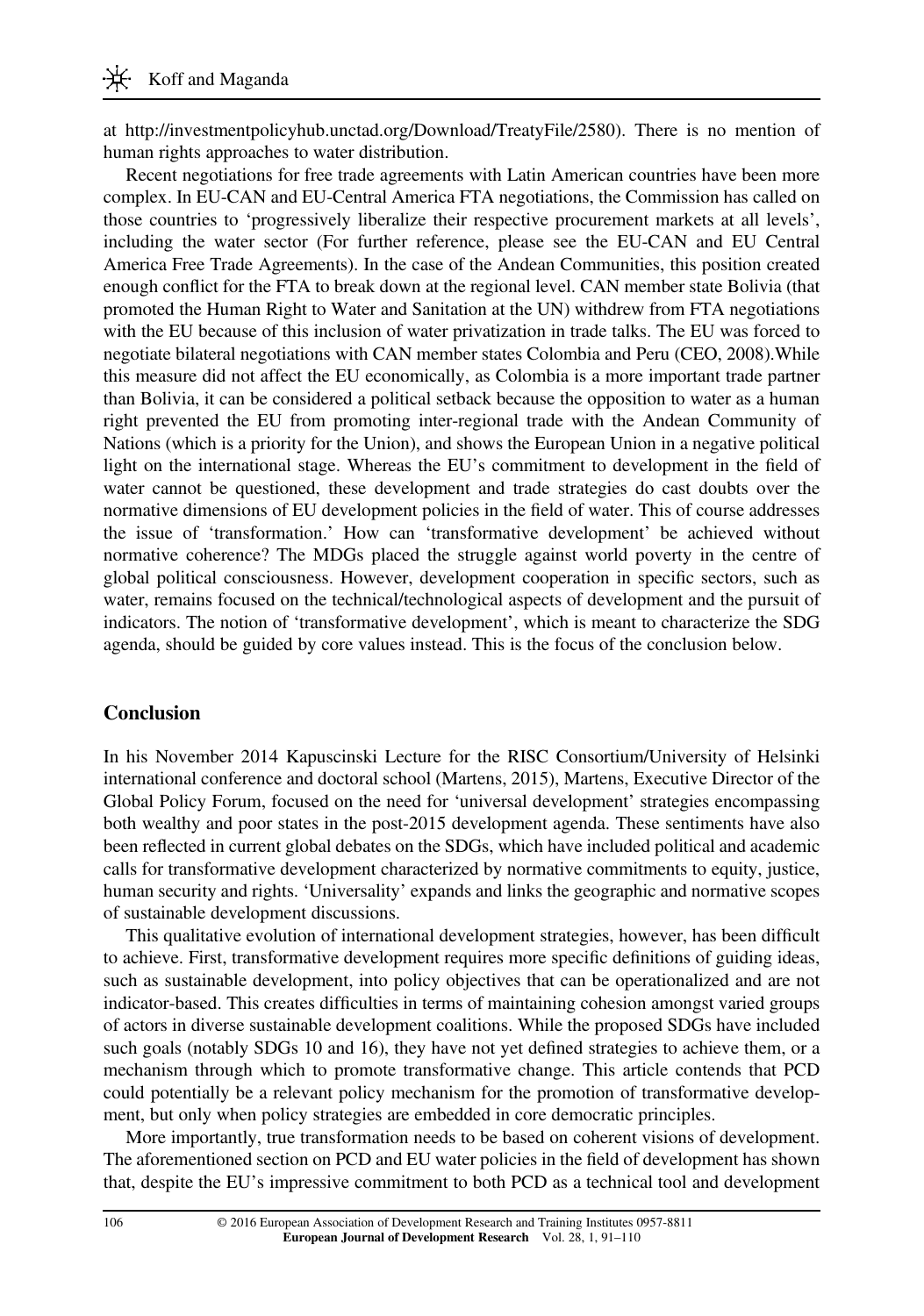<span id="page-16-0"></span>cooperation as a foreign policy strategy, the lack of normative coherence has undeniably diminished its transformative power and affected the EU's development partnerships. These limits are problematic for the EU because of the way that it promotes its normative leadership in global affairs (see Afionis and Stringer, 2012). Other international organizations (such as the World Bank) and donors (such as the United States) also support privatization of water, and have neglected normative policies aimed at reinforcing the Human Right to Water and Sanitation. However, these development actors do not publicize their efforts in terms of PCD and normative commitments like the EU does. This is the reason why the EU represents a critical case where normative discourse and policy implementation need to be made more coherent. The EU should not be singled out for criticism because it merely contributes to existing convergence at the international level towards the commodification of water management. However, given its selfpronounced goal of providing normative leadership in international affairs, it is important to highlight incoherences between EU discourse and policy with the aim of reconciling them through the implementation of the SDG agenda. Already PCD has provided vital support for development cooperation policies from a technical point of view. However, normative coherence needs to be prioritized both globally and regionally for 2015 to be considered a watershed year in the international agenda for the promotion of transformative development.

#### **Notes**

- 1. The Sustainable Development Goals (SDGs) are a new set of global goals replacing the MDGs, oriented towards eradicating poverty through three bottom lines: economic growth, environmental sustainability and social inclusion ([Sachs, 2012](#page-19-0)). The SDGs are also known as the post-2015 development agenda.
- 2. This article recognizes the relevance of the sanitation aspect in development concerns. However, due to space restrictions, the authors will only focus on the water access aspect of the MDGs and the Human Right to Water and Sanitation.

## References

- Afionis, S. and Stringer, L. (2012) European Union leadership in biofuels regulation: Europe as a normative power? Journal of Cleaner Production 32: 114–123.
- Allouche, J. (2015) Sustainable development goals must consider security, justice and equality to achieve social justice. In: *IDS Policy Briefing 88*. Brighton, UK: IDS.
- Ashoff, G. (2005) Enhancing Policy Coherence for Development: Justification, Recognition and Approaches to Achievement. Studies 11 Bonn, Germany: German Development Institute.
- Battacharya, D., Khan, T.I. and Salma, U. (2014) A commentary on the final document of the open working group on SDGs. SAIS Review of International Affairs 34(2): 165–177.
- Beder, S. (2006) Suiting Themselves: How Corporations Drive Global Agenda. London: Earthscan.
- Bonaglia, F., Goldstein, A. and Petito, F. (2006) Values in European Union development cooperation policy. In S. Lucarelli and I. Manners (eds.) Values and Principles in European Union Foreign Policy. London: Routledge, pp. 164–184.
- Börzel, T. and Risse, T. (2004) One size fits all!: EU policies for the promotion of human rights, democracy and the rule of law. Paper prepared for Workshop on Democracy Promotion, 4–5 October Center for Development, Democracy and Rule of Law, Stanford University, Unpublished manuscript.
- Brodhag, C. and Talière, S. (2006) Sustainable development strategies: Tools for policy coherence. Natural Resources Forum 30(2): 136–145.
- Carbone, M. (2008) Mission impossible: The European Union and policy coherence for development. Journal of European Integration 30(3): 323–342.

Carbone, M. (ed.) (2009) Policy Coherence and EU Development Policy. London: Routledge.

CEO (2006) Water almost out of GATS? A Corporate Europe Observatory Briefing. Brussels: CEO. [http://](http://archive.corporateeurope.org/water/gatswater2006.pdf) [archive.corporateeurope.org/water/gatswater2006.pdf,](http://archive.corporateeurope.org/water/gatswater2006.pdf) accessed 10 December 2014.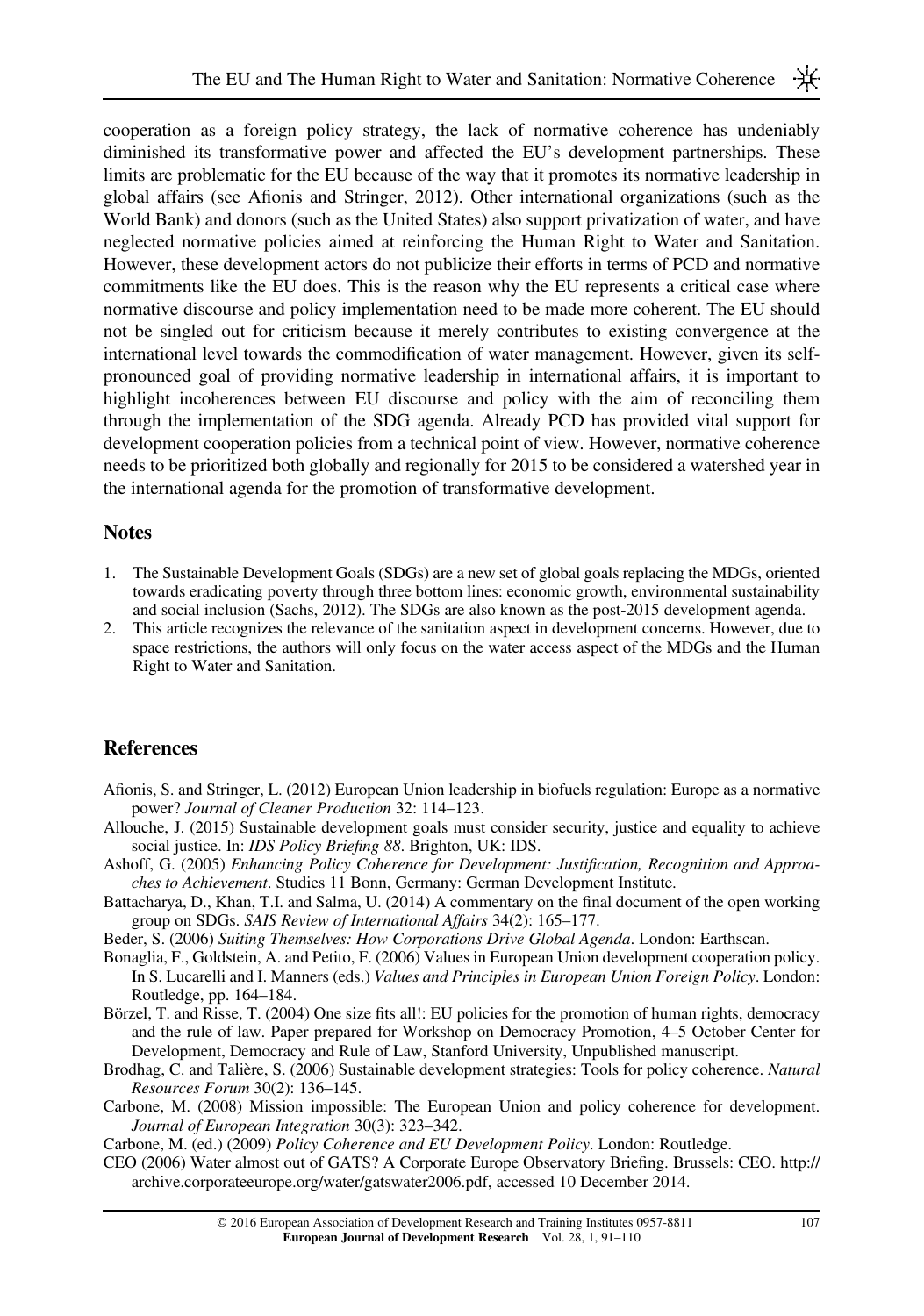- <span id="page-17-0"></span>CEO (2008) Turning on the Taps in Brussels: Veolia Environment's Lobbying Activities on Water at the EU Level. Brussels, Belgium: CEO.
- CEPS (Centre for European Policy Studies) (2006) Policy Coherence for Development in the EU Council: Strategies for the Way Forward. Brussels, Belgium: CEPS.
- Cercle de Cooperation (2014) Fair Politics: Baromètre de la cohérence des politiques 2014. Luxembourg, Germany: Cercle de Coopération.
- Chambre des Députés (2012) Session ordinaire 2011–2012: Projet de loi (No 6261) modifiant la loi modifiée du 6 janvier 1996 sur la coopération au développement.
- Chang, H.-J. (2003) Kicking Away the Ladder: Development Strategy in Historical Perspective. London: Anthem Press.
- CONCORD (2011) Spotlight on EU Policy Coherence for Development. Brussels, Belgium: CONCORD.
- Council of the European Union (2011) Issues Paper on the Role of Water in EU Development Policy. 10448/11, Brussels, Belgium.
- European Commission (2007) EU Report on Policy Coherence for Development. (Brussels, Belgium: COM 545).
- European Commission (2009) EU Report on Policy Coherence for Development. (Brussels, Belgium: COM 461).
- European Commission (2010) Policy Coherence for Development Work Programme 2010–2013. (Brussels, Belgium: European Commission, SEC(2010) 421).
- European Commission (2011) EU 2011 Report on Policy Coherence for Development, (Brussels, Belgium: SEC (2011) 1627).
- European Court of Auditors (2012) European Union Development Assistance for Drinking Water Supply and Basic Sanitation in Sub-Saharan Countries. Special Report 13. Luxembourg, Germany: European Court of Auditors.
- European Parliament (2012) The Right to Water and Sanitation in Development Cooperation: The State of Play and the European Union. Briefing Paper EXPO/B/DROI/2011/26, Brussels, Belgium.
- EU (European Union) (2006) The European consensus on development. Joint statement by the council and the representatives of the governments of the member states meeting within the council, the European Parliament and the Commission on European Union Development Policy, (2006/C 46/01), Brussels, Belgium.
- Filmer-Wilson, E. (2005) Human rights-based approach to development: The right to water. Netherlands Quarterly Of Human Rights 23(3): 213–241.
- Forster, J. and Stokke, O. (eds.) (1999) Policy Coherence in Development Co-Operation. London: Frank Cass.
- Fukuda-Parr, S. (2010) Reducing inequality The missing MDG: A content review of PRSPs and bilateral donor policy statements. IDS Bulletin 41(1): 26–35.
- Garcia-Acevedo, M.R. and Ingram, H. (2004) Conflict in the borderlands. NACLA Report on the Americas 38(1): 19–41.
- Guérin-Schneider, L., Breuil, L. and Lupton, S. (2014) Liberalization of water services in Europe: The end of the French water exception? In: G. Schneier-Madanes (ed.) Globalized Water. London: Springer, pp. 77–93.
- Gupta, J. (2002) Global sustainable development governance: Institutional challenges from a theoretical perspective. International Environmental Agreements: Politics, Law and Economics 2(4): 361–388.
- Häbel, S. (2013) Normative policy coherence for development in the EU. MA Thesis. Luxembourg, Germany: University of Luxembourg.
- Hajer, M. (1995) The Politics of Environmental Discourse. Oxford: Oxford University Press.
- Hall, D. (1999) The water multinationals. Paper presented at the PSI conference on water industry, Bulgaria, October 1999; OTV conference on water industry in Germany, Essen, Germany.
- Hall, D. (2006) A global review of multinational corporations in the water and energies sectors. In: D. Chavez (ed.) Public Services Yearbook. Amsterdam, The Netherlands: Transnational Institute, pp. 179–185.
- Hervé-Bazin, C. (2015) Communiquer les défis de l'eau aux publics cibles: les collectivités françaises dans le cadre de la législation européenne. Regions & Cohesion 5(2): 1–25.
- Hoebink, P. (1999) Coherence and development policy: The case of the European Union. In: J. Foster and O. Stokke (eds.) Policy Coherence in Development Co-Operation. London: Frank Cass, pp. 323–345.
- Hoebink, P. (ed.) (2004) Evaluating Maastricht's triple C: The 'C' of coherence. In: The Treaty of Maastricht and Europe's Development Co-Operation. Amsterdam: Aksant, pp. 183–218.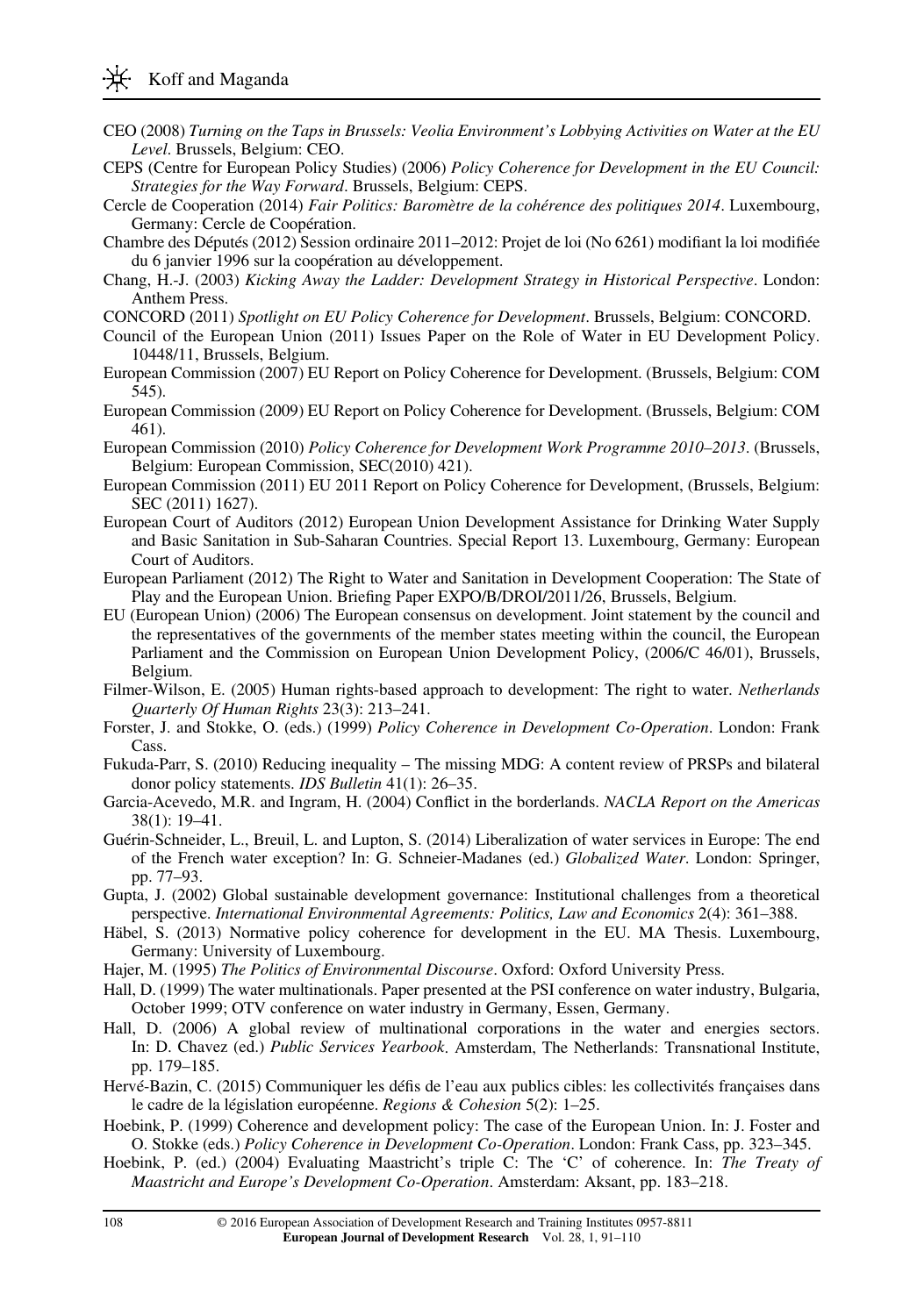- <span id="page-18-0"></span>Huitema, D. and Meijerink, S. (2010) Realizing water transitions: The role of policy entrepreneurs in water policy change. *Ecology and Society* 15(2): 1–10.
- IBON (2013) Metro Manila experience: Poor water service, unjustified rate hike petition. [http://www.ibon.](http://www.ibon.org/ibon_features.php?id=305) [org/ibon\\_features.php?id](http://www.ibon.org/ibon_features.php?id=305)=305, accessed 10 April 2015.
- Jones, T. (2002) Policy coherence, global environmental governance and poverty reduction. International Environmental Agreements: Politics, Law and Economics 2(4): 183–218.
- Jordan, A. (2008) The governance of sustainable development: Taking stock and looking forwards. Environment and Planning C (Government and Policy) 26(1): 17–33.
- Kazcynski, V. and Fluharty, D. (2002) European policies in West Africa: Who benefits from fisheries agreements? Marine Policy 26(2): 75–93.
- Keup, Marc (2012) La nouvelle loi sur la coopération au développement est votée, Brennpunkt Drëtt Welt 269 (avril), Luxembourg: ASTI.
- King, C.W., Stillwell, A.S., Twomey, K.M. and Webber, M.E. (2013) Coherence between water and energy policies. Natural Resources Journal 53(1): 117–215.
- Koehane, R. and Levy, M. (eds.) (1996) Institutions for Environmental Aid. Cambridge, MA: MIT Press.
- Kok, M. and de Coninck, H. (2007) Widening the scope of policies to address climate change: Directions for mainstreaming. Environmental Science & Policy 10(7): 587–599.
- Kuitscha, D., Kamgang Kabeyene, B.V., Sigha Nkamjou, L., Lienou, G. and Ekodeck, G.E. (2008) Water supply, sanitation and health risks in Yaoundé, Cameroon. African Journal of Environmental Science and Technology 2(11): 379–386.
- Kumi, E., Arhin, A.A. and Yeboah, T. (2014) Can post-2015 sustainable development goals survive neoliberalism? A critical examination of the sustainable development – Neoliberalism nexus in developing countries. Environment, Development and Sustainability 16(3): 539–554.
- Laakso, L., Kivimäki, T. and Seppänen, M. (2007) Evaluation of Co-ordination and Coherence in the Application of Article 96 of the Cotonou Partnership Agreement. Studies in European Development Co-operation 6, Amsterdam: Aksant Academic Publishers.
- Langford, M. and Winkler, I. (2014) Muddying the water? Assessing target-based approaches in development cooperation for water and sanitation. Journal of Human Development and Capabilities 15(2–3): 247–260.
- Long, G. (2015) The idea of universality in the sustainable development goals. Ethics & International Affairs 29(2): 203–222.
- Lélé, S. (1991) Sustainable development: A critical review. World Development 19(6): 607–621.
- Lightfoot, S. and Burchell, J. (2004) Green hope of greenwash?: The actions of the European Union at the world summit on sustainable development. Global Environmental Change 14(4): 337-344.
- Lightfoot, S. and Burchell, J. (2005) The European Union and the world summit on sustainable development: Normative power Europe in action? Journal of Common Market Studies 43(1): 75–95.
- Loftus, A. and McDonald, D. (2001) Of liquid dreams: A political ecology of water privatization in Buenos Aires. Environment & Urbanization 13(2): 179–199.
- Lundstrom Sarelin, A. (2007) Human rights-based approaches to development cooperation, HIV/AIDS and food security. Human Rights Quarterly 29(2): 460-488.
- Maganda, C. (2010) Water management practices 'on trial:' The tribunal Latinoamericano del Agua and the creation of public space for social participation on water politics. In: K. Berry and E. Mollard (eds.) Social Participation in Water Management and Governance: Critical and Global Perpectives. London: Earthscan.
- Marin, P. (2009) Public–private partnership for urban utilities: A review of experience in developing countries. Trends and Policy Options No. 8: 1-191. World Bank, PPIAF.
- Martens, J. (2015) Benchmarks for a truly universal post-2015 agenda for sustainable development. Regions & Cohesion 5(1): 73–93.
- Matthews, A. (2008) The European Union's common agricultural policy and developing countries: The struggle for coherence. Journal of European Integration 30(3): 381–399.
- Mayer, T. (2006) Policy Coherence for Development: A Background Paper on Foreign Direct Investment. Working Paper 253. Paris, France: OECD Development Centre.
- MFA (2012) Finland's Development Policy Programme. (adopted on 16 February 2012) Helsinki, Finland: MFA.
- Nilsson, M. (2012) Understanding policy coherence: Analytical framework and examples of sector Environment policy interactions in the EU. Environmental Policy and Governance 6(22): 395–423.